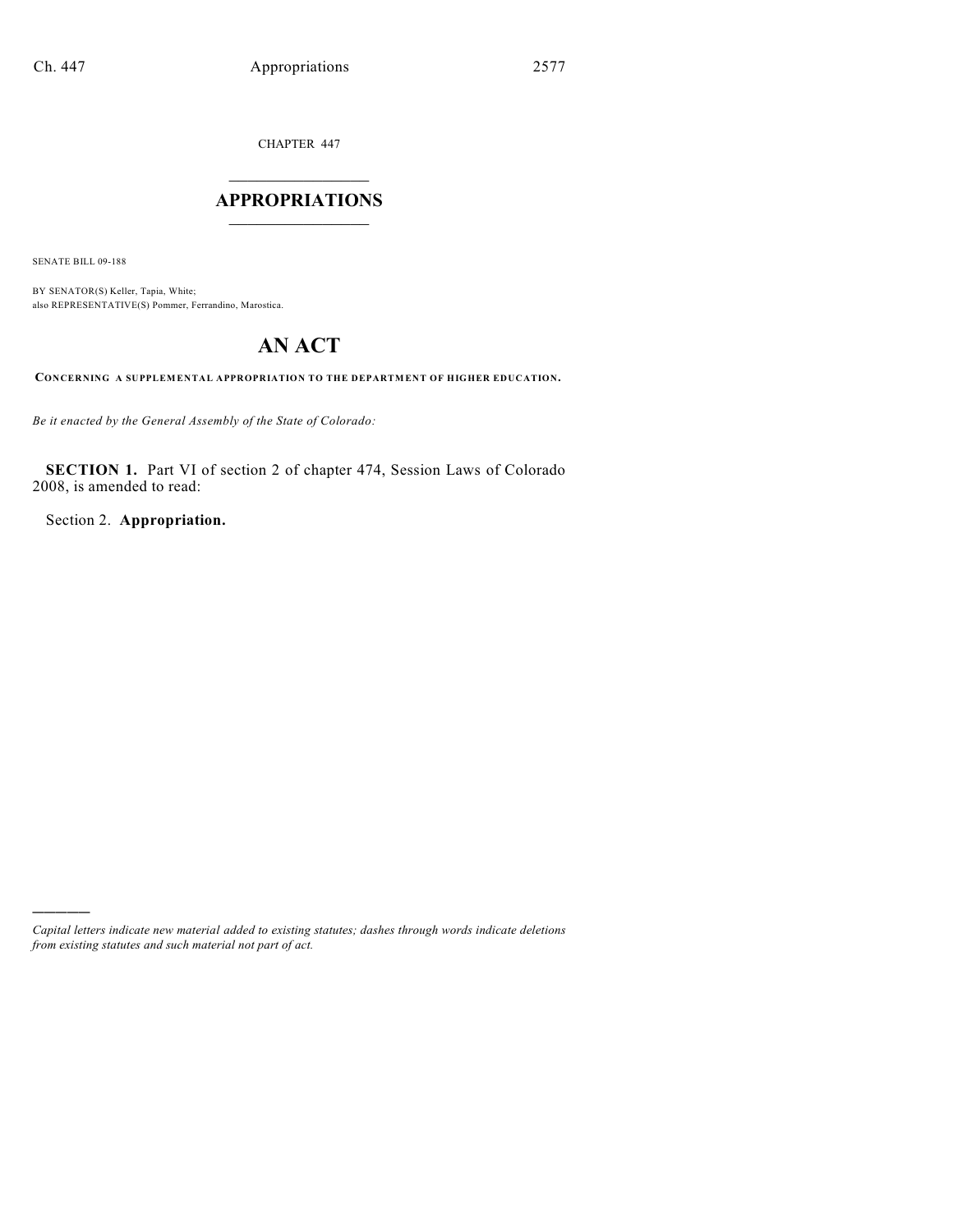|                           |       | APPROPRIATION FROM |                               |  |                               |  |                             |  |                                       |  |                                |
|---------------------------|-------|--------------------|-------------------------------|--|-------------------------------|--|-----------------------------|--|---------------------------------------|--|--------------------------------|
| ITEM &<br><b>SUBTOTAL</b> | TOTAL |                    | <b>GENERAL</b><br><b>FUND</b> |  | <b>GENERAL</b><br><b>FUND</b> |  | <b>CASH</b><br><b>FUNDS</b> |  | <b>REAPPROPRIATED</b><br><b>FUNDS</b> |  | <b>FEDERAL</b><br><b>FUNDS</b> |
|                           |       |                    |                               |  | <b>EXEMPT</b>                 |  |                             |  |                                       |  |                                |

## **PART VI DEPARTMENT OF HIGHER EDUCATION**

#### **(1) DEPARTMENT ADMINISTRATIVE OFFICE**

| Health, Life, and Dental         | 882,911 |           | 667,459 <sup>a</sup>   | $186,410^{\circ}$      | 29,042 |
|----------------------------------|---------|-----------|------------------------|------------------------|--------|
| Short-term Disability            | 10,878  |           | $7,626$ <sup>a</sup>   | $2,185^{\rm b}$        | 1,067  |
| S.B. 04-257 Amortization         |         |           |                        |                        |        |
| <b>Equalization Disbursement</b> | 134,611 |           | 94,577 <sup>a</sup>    | 26,894 <sup>b</sup>    | 13,140 |
| S.B. 06-235 Supplemental         |         |           |                        |                        |        |
| Amortization Equalization        |         |           |                        |                        |        |
| Disbursement                     | 63,042  |           | 44,277 <sup>a</sup>    | $12,606^{\circ}$       | 6,159  |
| Salary Survey and Senior         |         |           |                        |                        |        |
| <b>Executive Service</b>         | 387,536 |           | $253,197$ <sup>a</sup> | 86,694                 | 47,645 |
| Performance-based Pay Awards     | 122,241 |           | 83,177 <sup>a</sup>    | $25,182^b$             | 13,882 |
| Workers' Compensation            | 22,492  |           | $16,596^{\circ}$       | 5,896 <sup>b</sup>     |        |
| Legal Services for 448 hours     | 33,644  |           | $9,284$ <sup>a</sup>   | $24,360^{\circ}$       |        |
| Purchase of Services from        |         |           |                        |                        |        |
| Computer Center                  | 94,110  |           | $14,101^{\circ}$       | 80,009 <sup>b</sup>    |        |
| Payment to Risk Management       |         |           |                        |                        |        |
| and Property Funds               | 46,140  |           | $44,346^{\circ}$       | $1,794^{\rm b}$        |        |
| <b>Leased Space</b>              | 507,150 |           | $96,149$ <sup>a</sup>  | $411,001$ <sup>b</sup> |        |
|                                  |         | 2,304,755 |                        |                        |        |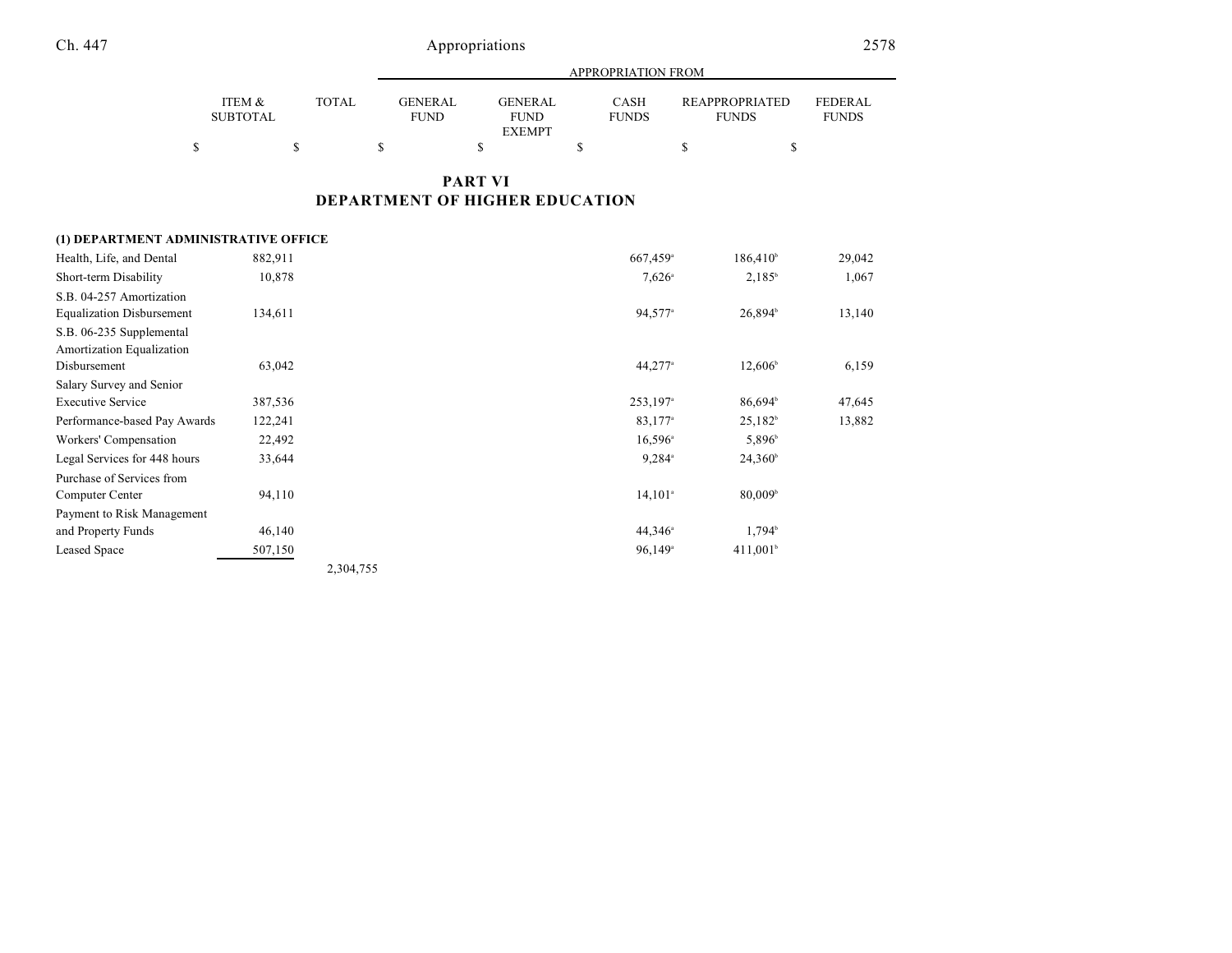<sup>a</sup> Of these amounts, \$1,124,528 shall be from Limited Gaming Revenues deposited in the State Historical Fund, pursuant to Section 12-47.1-1201, C.R.S., and

\$206,261 shall be from various sources of cash funds.

<sup>b</sup> These amounts shall be from statewide and departmental indirect cost recoveries.

| (2) COLORADO COMMISSION ON HIGHER EDUCATION |
|---------------------------------------------|
|---------------------------------------------|

|  | (A) Administration |
|--|--------------------|
|  |                    |

| Administration | 2,569,568 | $141.502^{\circ}$ | 2,067,589 <sup>b</sup> | 360,477     |
|----------------|-----------|-------------------|------------------------|-------------|
|                | 2,456,415 |                   | $1,954,436^{\circ}$    |             |
|                |           |                   | $(26.5$ FTE)           | $(3.6$ FTE) |

<sup>a</sup> This amount shall be from statewide and departmental indirect cost recoveries from CollegeInvest and College Assist.

 $\degree$  This amount shall be from statewide and departmental indirect cost recoveries.

| (B) Division of Private     |         |                      |
|-----------------------------|---------|----------------------|
| <b>Occupational Schools</b> | 608.590 | 608,590°             |
|                             | 588.589 | 588.589 <sup>a</sup> |
|                             |         | $(7.8$ FTE)          |

<sup>a</sup> This amount shall be from the Private Occupational Schools Fund created in Section 12-59-116, C.R.S.

#### **(C) Special Purpose**

| Western Interstate Commission |         |                      |
|-------------------------------|---------|----------------------|
| for Higher Education (WICHE)  | 120.000 | $120.000^\text{a}$   |
| WICHE - Optometry             | 399,000 | 399.000 <sup>a</sup> |

| Ch. 447 | Appropriations | 2579 |
|---------|----------------|------|
|         |                |      |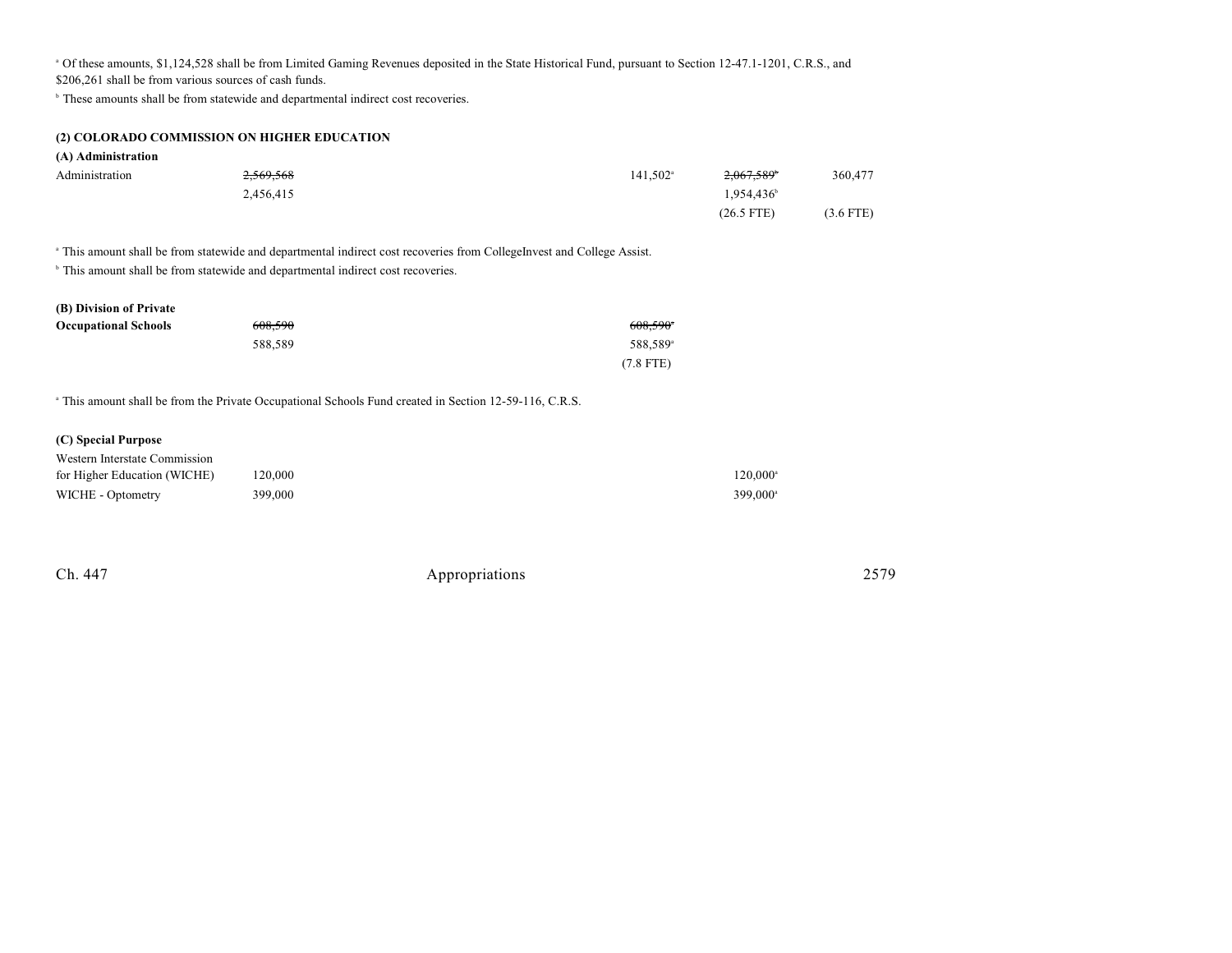|                                                                                                                    |                           |              |                               | <b>APPROPRIATION FROM</b>                      |                                           |                                       |                                |  |
|--------------------------------------------------------------------------------------------------------------------|---------------------------|--------------|-------------------------------|------------------------------------------------|-------------------------------------------|---------------------------------------|--------------------------------|--|
|                                                                                                                    | ITEM &<br><b>SUBTOTAL</b> | <b>TOTAL</b> | <b>GENERAL</b><br><b>FUND</b> | <b>GENERAL</b><br><b>FUND</b><br><b>EXEMPT</b> | <b>CASH</b><br><b>FUNDS</b>               | <b>REAPPROPRIATED</b><br><b>FUNDS</b> | <b>FEDERAL</b><br><b>FUNDS</b> |  |
|                                                                                                                    | \$                        | \$           | \$                            | \$                                             | \$                                        | \$<br>\$                              |                                |  |
| Distribution to Higher<br><b>Education Competitive</b><br>Research Authority<br>Veterinary School Program<br>Needs | 330,000<br>285,000        |              |                               |                                                | 330,000 <sup>b</sup><br>$122,600^{\circ}$ | $162,400^{\circ}$                     |                                |  |
| Enrollment/Tuition and Stipend                                                                                     |                           |              |                               |                                                |                                           |                                       |                                |  |
| Contingency <sup>17</sup>                                                                                          | 20,000,000<br>21,134,000  |              |                               |                                                | $20,000,000$ <sup>d</sup>                 |                                       |                                |  |

24,312,158

24,179,004

<sup>a</sup> These amounts shall be from statewide and departmental indirect cost recoveries.

<sup>b</sup> This amount shall be from Waste Tire Recycling Development Cash Fund moneys deposited in the Innovative Higher Education Research Fund pursuant to Section 25-17-202 (3) (b) (III), C.R.S.

This amount shall be from the Western Interstate Commission on Higher Education. <sup>c</sup>

<sup>d</sup> This amount shall be from tuition and stipend revenue from the governing boards, in addition to what is appropriated to the governing boards. This spending authority may be transferred to the governing boards.

#### **(3) COLORADO COMMISSION ON HIGHER EDUCATION FINANCIAL AID**

**(A) Need Based Grants** 74,294,146 74,294,146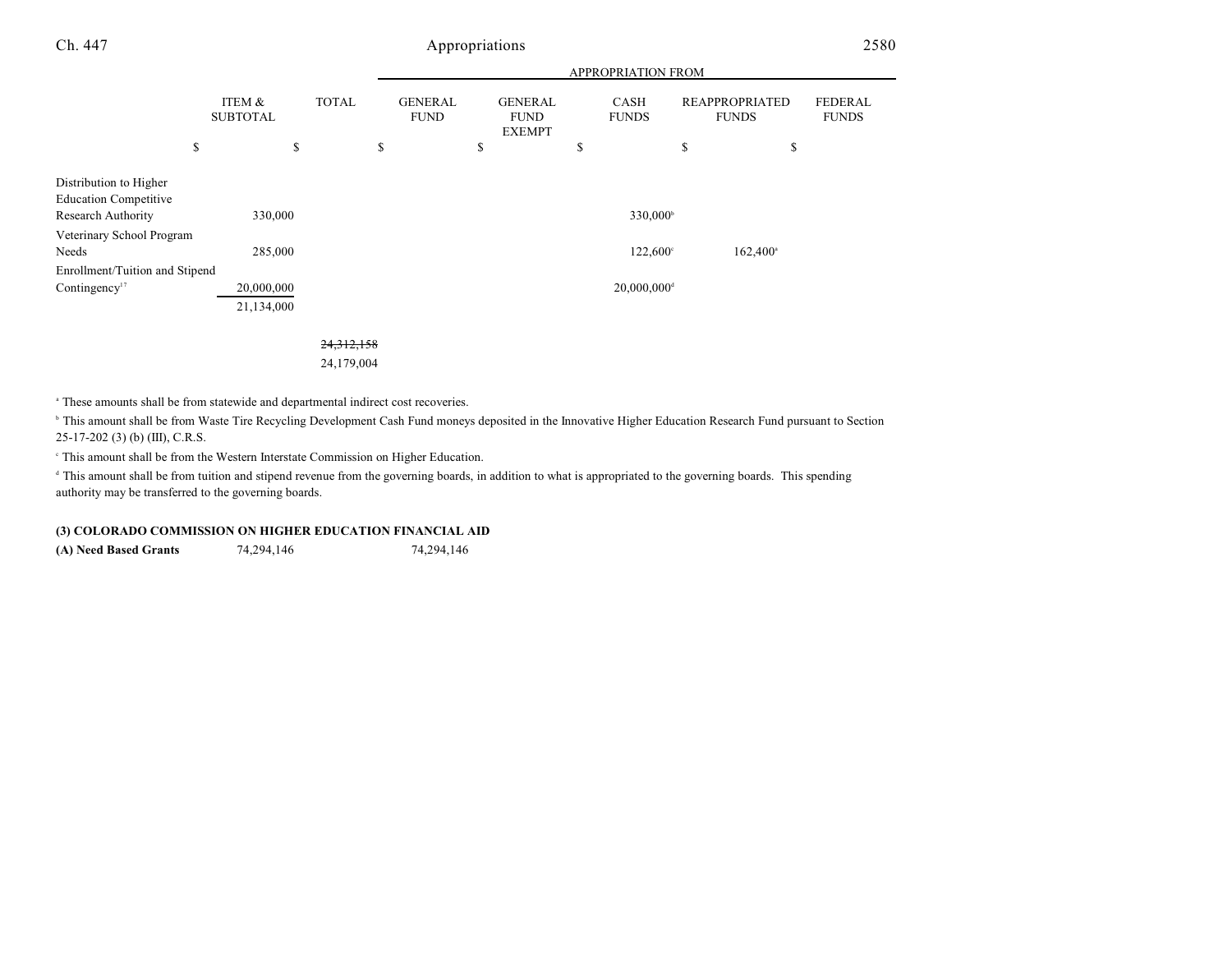| (B) Merit Based Grants         | 1,500,000  | 1,500,000  |           |
|--------------------------------|------------|------------|-----------|
| (C) Work Study <sup>18</sup>   | 16,612,357 | 16,612,357 |           |
| (D) Special Purpose            |            |            |           |
| Scholarships for Precollegiate |            |            |           |
| Programs                       | 1,600,000  | 1,600,000  |           |
| Required Federal Match         | 3,026,350  | 1,726,350  | 1,300,000 |
| Veterans'/Law Enforcement/     |            |            |           |
| <b>POW Tuition Assistance</b>  | 364,922    | 364,922    |           |
| National Guard Tuition         |            |            |           |
| Assistance Fund <sup>19</sup>  | 650,000    | 650,000    |           |
| Native American Students/Fort  |            |            |           |
| Lewis College                  | 8,359,421  | 8,359,421  |           |
| Nursing Teacher Loan           |            |            |           |
| Forgiveness Pilot              | 161,600    | 161,600    |           |
| <b>GEAR - UP</b>               | 600,000    |            | 600,000   |
|                                | 14,762,293 |            |           |

107,168,796

# **(4) COLLEGE OPPORTUNITY FUND PROGRAM**

**(A) Stipends**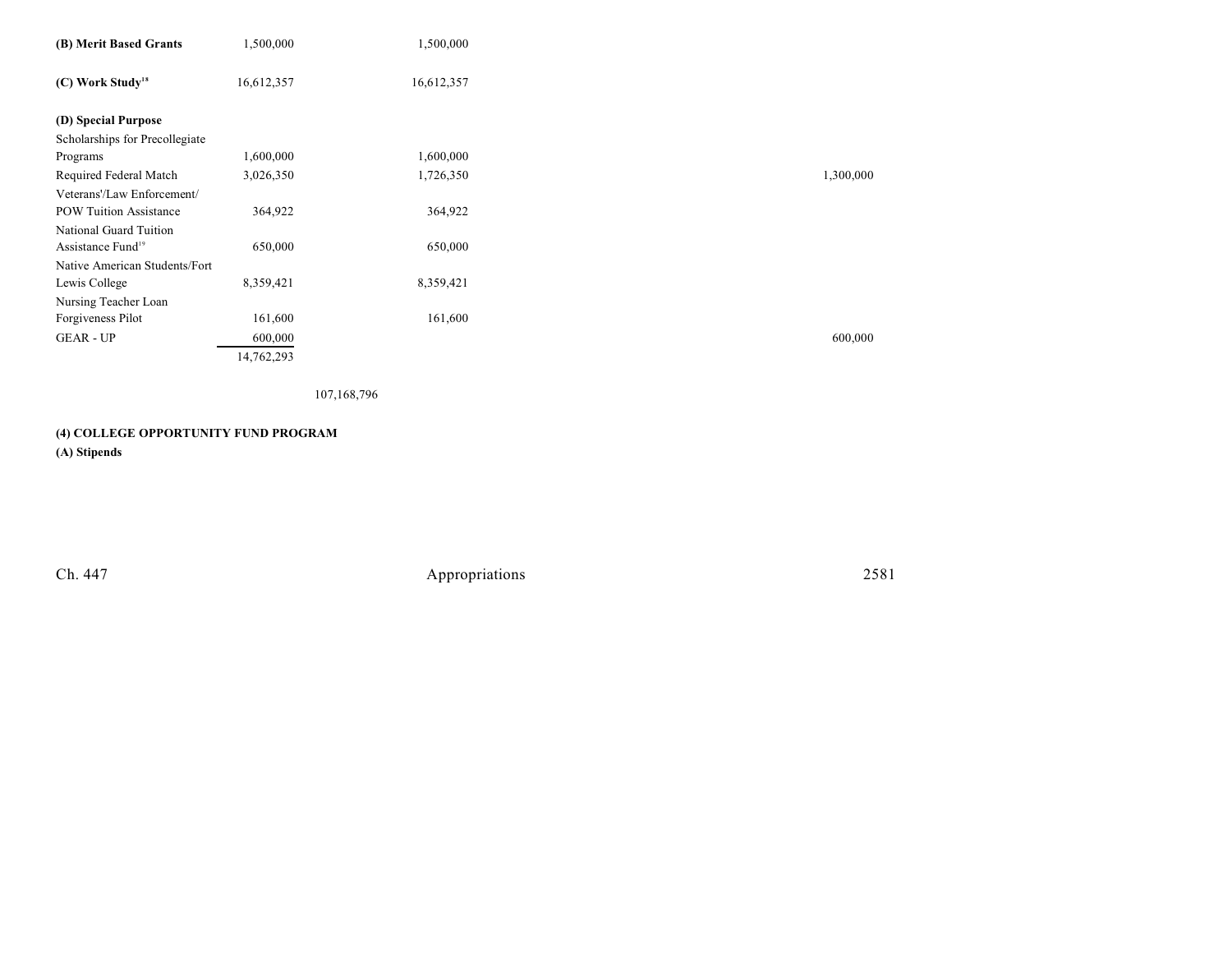|                                                                                                                                                                                                                                                                                                 |                                 |              | <b>APPROPRIATION FROM</b>           |    |                                                |    |                      |                                                   |                                |
|-------------------------------------------------------------------------------------------------------------------------------------------------------------------------------------------------------------------------------------------------------------------------------------------------|---------------------------------|--------------|-------------------------------------|----|------------------------------------------------|----|----------------------|---------------------------------------------------|--------------------------------|
| \$                                                                                                                                                                                                                                                                                              | ITEM &<br><b>SUBTOTAL</b><br>\$ | <b>TOTAL</b> | \$<br><b>GENERAL</b><br><b>FUND</b> | \$ | <b>GENERAL</b><br><b>FUND</b><br><b>EXEMPT</b> | \$ | CASH<br><b>FUNDS</b> | \$<br><b>REAPPROPRIATED</b><br><b>FUNDS</b><br>\$ | <b>FEDERAL</b><br><b>FUNDS</b> |
|                                                                                                                                                                                                                                                                                                 |                                 |              |                                     |    |                                                |    |                      |                                                   |                                |
| Stipends for an estimated<br>124,353 eligible full-time<br>equivalent students attending<br>state institutions at \$2,760.00<br>per 30 credit hours<br>Stipends for an estimated 800<br>eligible full-time equivalent<br>students attending participating<br>private institutions at \$1,380.00 | 343,214,280                     |              |                                     |    |                                                |    |                      |                                                   |                                |
| per 30 credit hours                                                                                                                                                                                                                                                                             | 1,104,000                       |              |                                     |    |                                                |    |                      |                                                   |                                |
|                                                                                                                                                                                                                                                                                                 | 344,318,280                     |              | 13,818,280                          |    | 330,500,000 <sup>a</sup>                       |    |                      |                                                   |                                |

<sup>a</sup> This amount shall be from the General Fund Exempt Account created in Section 24-77-103.6 (2), C.R.S.

### **(B) Fee-for-service Contracts**

| with State Institutions | <del>335,557,604</del> | <del>335,557,604</del> |
|-------------------------|------------------------|------------------------|
|                         | 306,588,826            | 306,588,826            |

679,875,884

650,907,106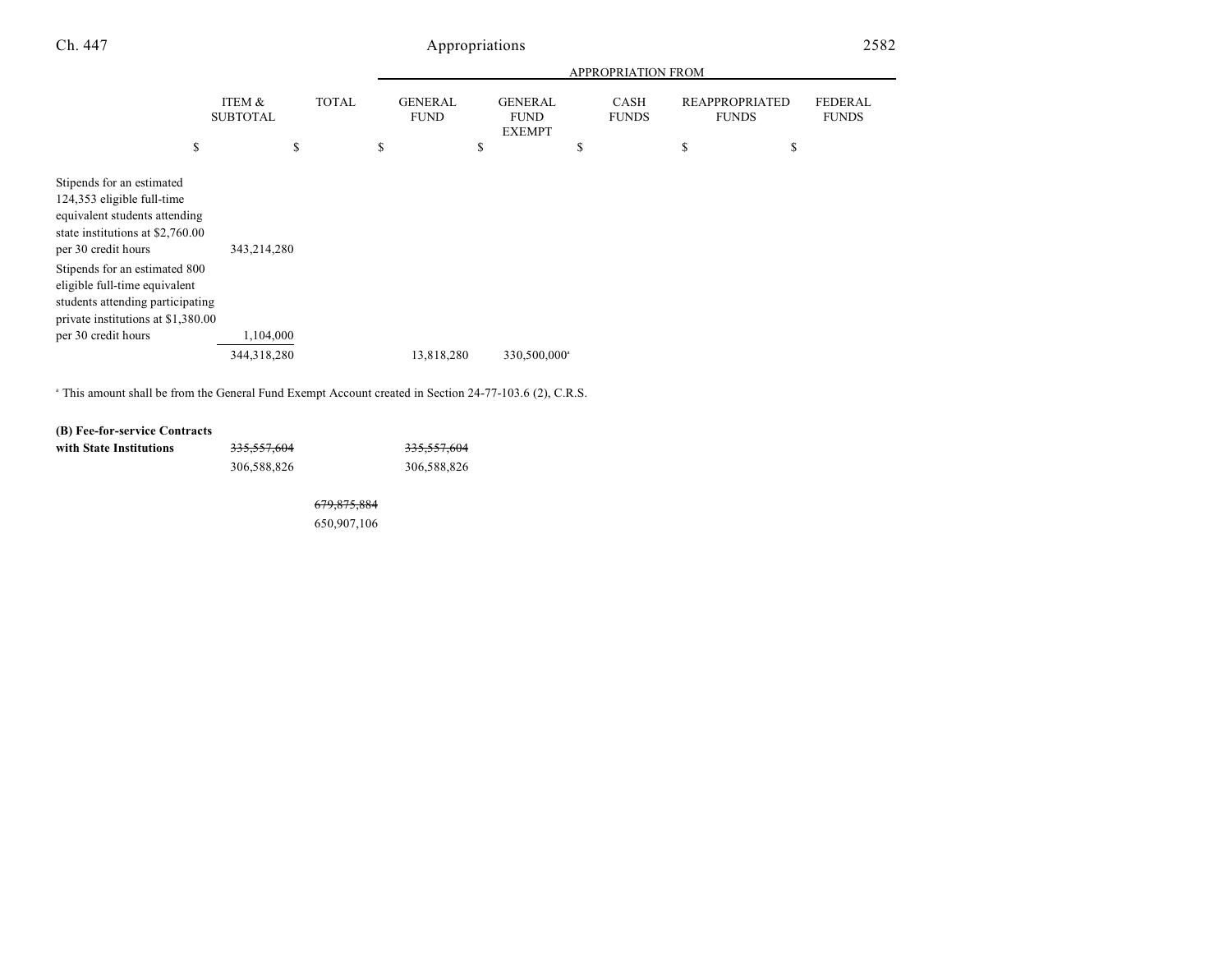|  | (5) GOVERNING BOARDS |  |
|--|----------------------|--|
|--|----------------------|--|

| (A) Trustees of Adams State    |             |                          |            |
|--------------------------------|-------------|--------------------------|------------|
| College <sup>20, 20a, 21</sup> | 22,862,997  | $8.254.548$ <sup>a</sup> | 14.608.449 |
|                                | 22,305,146  |                          | 14,050,598 |
|                                | (285.3 FTE) |                          |            |

Of this amount, \$7,811,548 shall be from the students' share of tuition and \$443,000 shall be from academic fees and academic facility fees. <sup>a</sup>

<sup>b</sup> Of this amount, \$3,806,040 shall be from General Fund appropriated to the College Opportunity Fund Program in the Department of Higher Education for student stipend payments and \$10,802,409 \$10,244,558 shall be from General Fund appropriated to the College Opportunity Fund Program in the Department of Higher Education for fee-for-service contracts.

| (B) Trustees of Mesa State            |             |                           |            |
|---------------------------------------|-------------|---------------------------|------------|
| <b>College</b> <sup>20, 20a, 21</sup> | 49.474.411  | 25,468,804*               | 24.005.607 |
|                                       | 49.272.855  | $26.190.569$ <sup>a</sup> | 23.082.286 |
|                                       | (474.8 FTE) |                           |            |

<sup>a</sup> Of this amount, \$25,043,804 \$25,765,569 shall be from the students' share of tuition and \$425,000 shall be from academic fees and academic facility fees. <sup>b</sup> Of this amount,\$12,226,800 shall be from General Fund appropriated to the College Opportunity Fund Program in the Department of Higher Education for student stipend payments and \$11,778,807 \$10,855,486 shall be from General Fund appropriated to the College Opportunity Fund Program in the Department of Higher Education for fee-for-service contracts.

| (C) Trustees of Metropolitan                   |                 |                         |                           |
|------------------------------------------------|-----------------|-------------------------|---------------------------|
| State College of Denver <sup>20, 20a, 21</sup> | 102.866.467     | 53.222.055 <sup>a</sup> | 49.644.412                |
|                                                | 100.033.202     |                         | $46.811.147$ <sup>b</sup> |
|                                                | $(1,124.0$ FTE) |                         |                           |

Of this amount,\$52,322,055 shall be from the students' share of tuition and \$900,000 shall be from academic fees and academic facility fees. <sup>a</sup>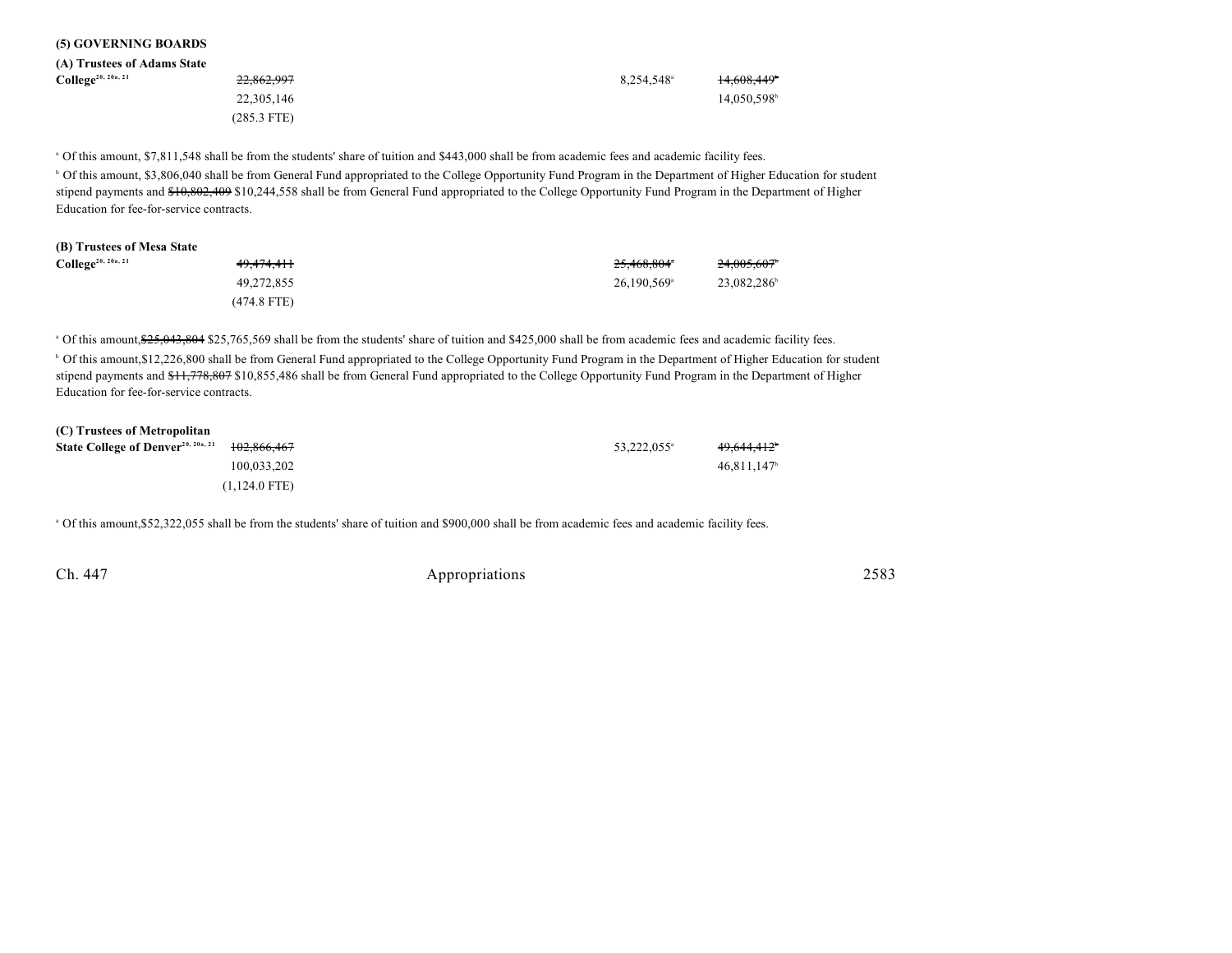|                 |       |                | APPROPRIATION FROM |              |                       |                |  |
|-----------------|-------|----------------|--------------------|--------------|-----------------------|----------------|--|
| ITEM &          | TOTAL | <b>GENERAL</b> | <b>GENERAL</b>     | <b>CASH</b>  | <b>REAPPROPRIATED</b> | <b>FEDERAL</b> |  |
| <b>SUBTOTAL</b> |       | <b>FUND</b>    | <b>FUND</b>        | <b>FUNDS</b> | <b>FUNDS</b>          | <b>FUNDS</b>   |  |
|                 |       |                | <b>EXEMPT</b>      |              |                       |                |  |
|                 |       |                |                    |              |                       |                |  |

<sup>b</sup> Of this amount, \$43,917,120 shall be from General Fund appropriated to the College Opportunity Fund Program in the Department of Higher Education for student stipend payments and \$5,727,292 \$2,894,027 shall be from General Fund appropriated to the College Opportunity Fund Program in the Department of Higher Education for fee-for-service contracts.

### **(D) Trustees of Western State**

| <b>College</b> <sup>20, 20a, 21</sup> | <del>21,506,439</del> | $9,333,422$ <sup>a</sup> | <del>12,173,017</del>     |
|---------------------------------------|-----------------------|--------------------------|---------------------------|
|                                       | 21,043,253            |                          | $11,709,831$ <sup>b</sup> |
|                                       | $(241.5$ FTE)         |                          |                           |

 Of this amount, \$9,307,422 shall be from the students' share of tuition and \$26,000 shall be from academic fees and academic facility fees. <sup>a</sup> <sup>b</sup> Of this amount, \$4,002,000 shall be from General Fund appropriated to the College Opportunity Fund Program in the Department of Higher Education for student stipend payments and \$8,171,017 \$7,707,831 shall be from General Fund appropriated to the College Opportunity Fund Program in the Department of Higher Education for fee-for-service contracts.

| (E) Board of Governors of the     |                        |              |                          |
|-----------------------------------|------------------------|--------------|--------------------------|
| Colorado State University         |                        |              |                          |
| System <sup>20, 20a, 22, 23</sup> | <del>357,312,938</del> | 210.280.038* | 147,032,900 <sup>t</sup> |
|                                   | 356,966,364            | 217.342.038  | 139.624.326              |
|                                   | $(4.070.7$ FTE)        |              |                          |

<sup>a</sup> Of this amount, \$205,265,038 shall be from the students' share of tuition and \$5,015,000 \$12,077,000 shall be from academic fees and academic facility fees.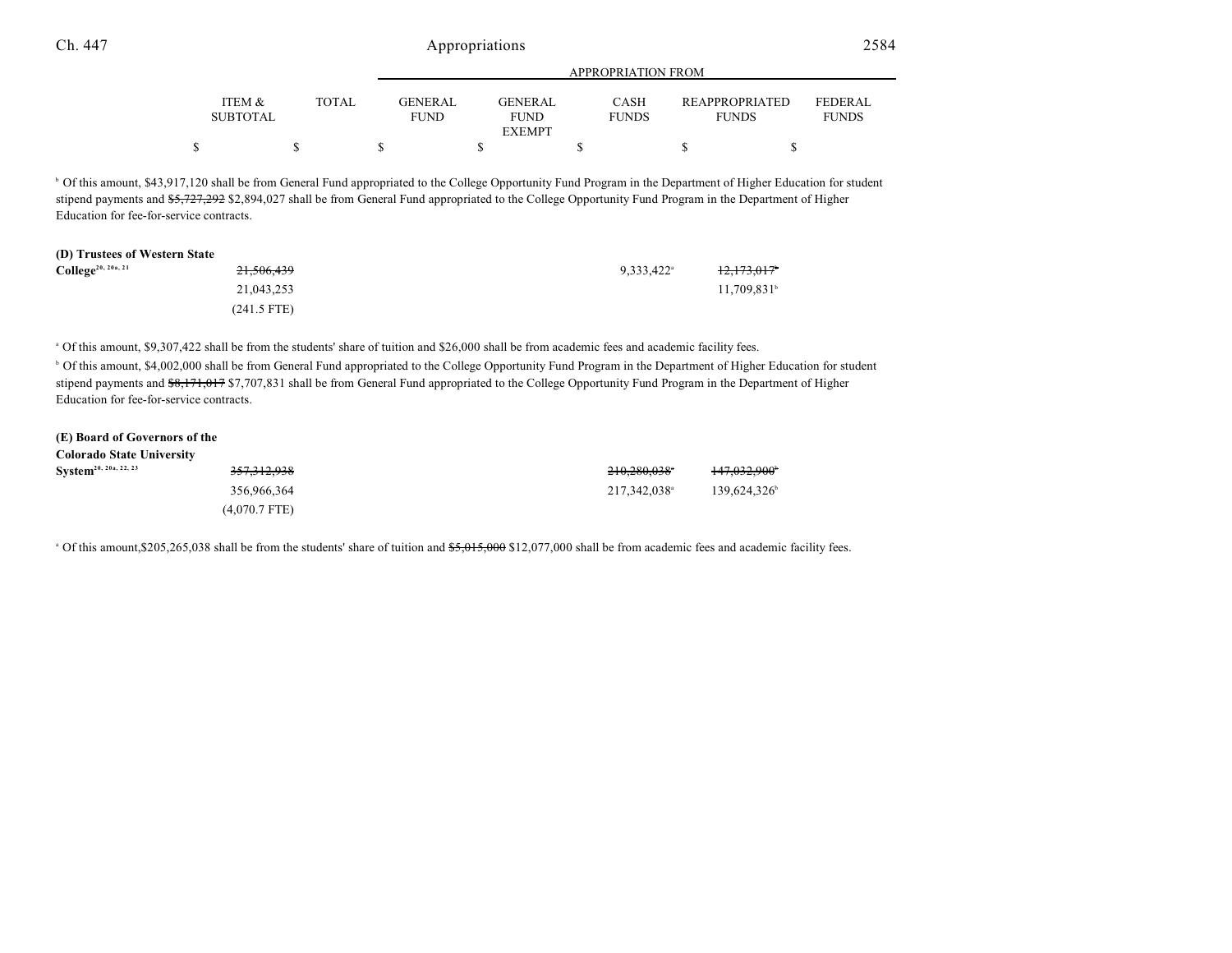<sup>b</sup> Of this amount, \$53,836,560 shall be from General Fund appropriated to the College Opportunity Fund Program in the Department of Higher Education for student stipend payments, \$93,026,340 \$85,617,766 shall be from General Fund appropriated to the College Opportunity Fund Program in the Department of Higher Education for fee-for-service contracts, and \$170,000 shall be from moneys appropriated to the Department of Local Affairs from the Local Government Mineral Impact Fund created in Section 34-63-102 (5) (a) (I), C.R.S. The amount from the Local Government Mineral Impact Fund represents a 2008 calendar year grant, and any unexpended balance on June 30, 2008, is intended to roll forward and remain available for expenditure through June 30, 2009.

| (F) Trustees of Fort Lewis            |               |                         |                         |
|---------------------------------------|---------------|-------------------------|-------------------------|
| <b>College</b> <sup>20, 20a, 21</sup> | 38,530,861    | 25,746,531°             | 12,784,330 <sup>°</sup> |
|                                       | 38,081,380    | 25.910.454 <sup>a</sup> | $12.170.926^{\circ}$    |
|                                       | $(449.3$ FTE) |                         |                         |

<sup>a</sup> Of this amount,  $\frac{624}{746,531}$  \$24,910,454 shall be from the students' share of tuition and \$1,000,000 shall be from academic fees and academic facility fees.

<sup>b</sup> Of this amount, \$7,087,680 shall be from General Fund appropriated to the College Opportunity Fund Program in the Department of Higher Education for student stipend payments, \$5,648,650 \$5,035,246 shall be from General Fund appropriated to the College Opportunity Fund Program in the Department of Higher Education for fee-for-service contracts, and \$48,000 shall be from moneys appropriated to the Department of Local Affairs from the Local Government Mineral Impact Fund created in Section 34-63-102 (5) (a) (I), C.R.S. The amount from the Local Government Mineral Impact Fund represents a 2008 calendar year grant, and any unexpended balance on June 30, 2008, is intended to roll forward and remain available for expenditure through June 30, 2009.

| (G) Regents of the University          |                        |              |                          |
|----------------------------------------|------------------------|--------------|--------------------------|
| of Colorado <sup>20, 20a, 22, 24</sup> | <del>777,917,970</del> | 568,160,990° | 209,756,980 <sup>*</sup> |
|                                        | 769,022,524            | 567.263.574  | 201.758.950 <sup>b</sup> |
|                                        | $(6.507.6$ FTE)        |              |                          |

<sup>a</sup> Of this amount, \$526,718,894 shall be from the students' share of tuition, \$22,498,380 shall be from academic fees and academic facility fees, and \$18,943,716 \$18,046,300 shall be from the Tobacco Litigation Settlement Moneys Health Education Fund pursuant to Section 24-75-1104.5 (1.5) (a) (I), C.R.S.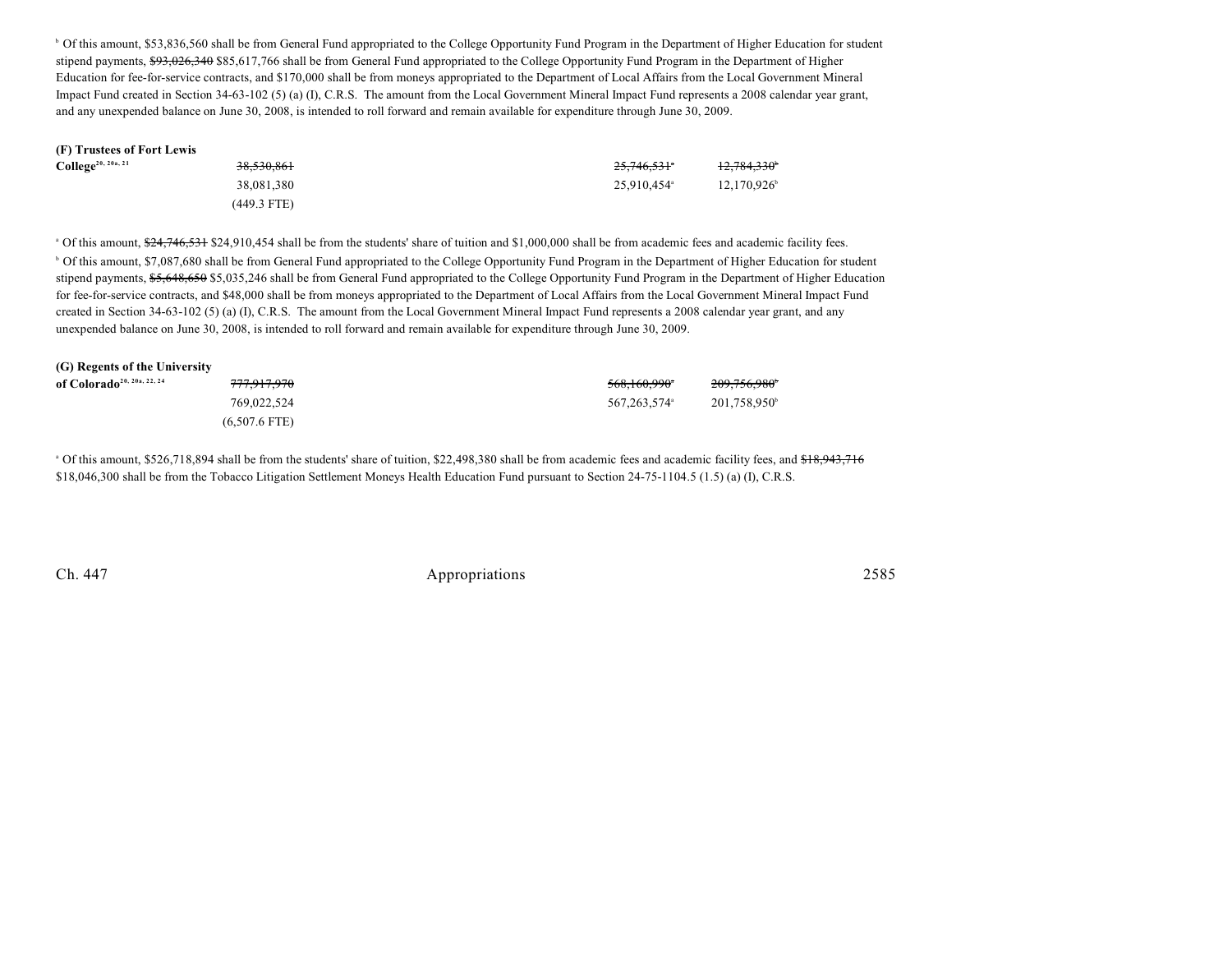|                                                    |              | APPROPRIATION FROM            |  |                        |  |                             |                                       |                                |  |
|----------------------------------------------------|--------------|-------------------------------|--|------------------------|--|-----------------------------|---------------------------------------|--------------------------------|--|
| <b>ITEM <math>\&amp;</math></b><br><b>SUBTOTAL</b> | <b>TOTAL</b> | <b>GENERAL</b><br><b>FUND</b> |  | GENERAL<br><b>FUND</b> |  | <b>CASH</b><br><b>FUNDS</b> | <b>REAPPROPRIATED</b><br><b>FUNDS</b> | <b>FEDERAL</b><br><b>FUNDS</b> |  |
|                                                    |              |                               |  | <b>EXEMPT</b>          |  |                             |                                       |                                |  |
|                                                    |              |                               |  |                        |  |                             |                                       |                                |  |

<sup>b</sup> Of this amount, \$77,525,640 shall be from General Fund appropriated to the College Opportunity Fund Program in the Department of Higher Education for student stipend payments, \$131,573,809 \$123,575,779 shall be from General Fund appropriated to the College Opportunity Fund Program in the Department of Higher Education for fee-for-service contracts, and \$657,531 shall be from moneys appropriated to the Department of Local Affairs from the Local Government Mineral Impact Fund created in Section 34-63-102 (5) (a) (I), C.R.S. The amount from the Local Government Mineral Impact Fund represents a 2008 calendar year grant, and any unexpended balance on June 30, 2008, is intended to roll forward and remain available for expenditure through June 30, 2009.

#### **(H) Trustees of the Colorado**

| School of Mines <sup>20, 20a, 22</sup> | 78,776,644    | 55,539,258°             | 23,237,386 <sup>b</sup> |
|----------------------------------------|---------------|-------------------------|-------------------------|
|                                        | 82.110.166    | 59.722.909 <sup>a</sup> | 22.387.257 <sup>b</sup> |
|                                        | $(653.6$ FTE) |                         |                         |

 $^{\circ}$  Of this amount,  $$55,389,258$  \$58,677,759 shall be from the students' share of tuition and  $$150,000$  \$1,045,150 shall be from academic fees and academic facility fees.

<sup>b</sup> Of this amount, \$7,429,920 shall be from General Fund appropriated to the College Opportunity Fund Program in the Department of Higher Education for student stipend payments and \$15,807,466 \$14,957,337 shall be from General Fund appropriated to the College Opportunity Fund Program in the Department of Higher Education for fee-for-service contracts.

#### **(I) University of Northern**

| Colorado <sup>20, 20a, 22</sup> | <del>97,282,524</del> | 53,196,213 <sup>a</sup> | 44,086,311 <sup>b</sup> |
|---------------------------------|-----------------------|-------------------------|-------------------------|
|                                 | 95.621.986            |                         | 42.425.773 <sup>b</sup> |
|                                 | $(954.9$ FTE)         |                         |                         |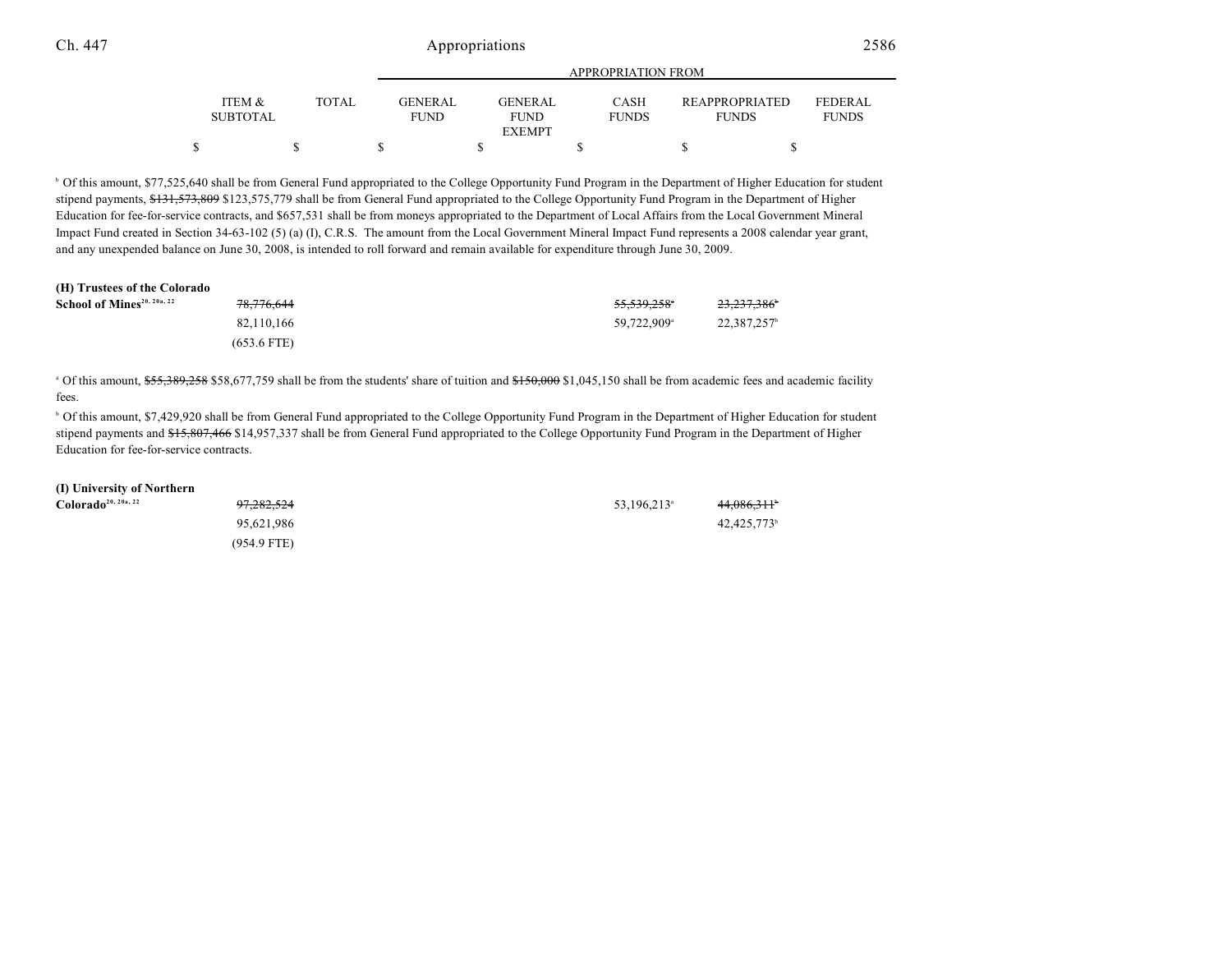Of this amount, \$52,398,876 shall be from the students' share of tuition and \$797,337 shall be from academic fees and academic facility fees. <sup>a</sup>

<sup>b</sup> Of this amount, \$21,804,000 shall be from General Fund appropriated to the College Opportunity Fund Program in the Department of Higher Education for student stipend payments and \$22,282,311 \$20,621,773 shall be from General Fund appropriated to the College Opportunity Fund Program in the Department of Higher Education for fee-for-service contracts.

| (J) State Board for                 |                 |                          |                          |
|-------------------------------------|-----------------|--------------------------|--------------------------|
| <b>Community Colleges and</b>       |                 |                          |                          |
| <b>Occupational Education State</b> |                 |                          |                          |
| <b>System Community</b>             |                 |                          |                          |
| $\text{Colleges}^{20, 20a, 25}$     | 293,121,944     | 149,303,921 <sup>a</sup> | 143,818,023              |
|                                     | 287,461,464     |                          | 138,157,543 <sup>b</sup> |
|                                     | $(4,720.0$ FTE) |                          |                          |

 Of this amount, \$143,458,181 shall be from the students' share of tuition and \$5,845,740 shall be from academic fees and academic facility fees. <sup>a</sup> <sup>b</sup> Of this amount, \$111,578,520 shall be from General Fund appropriated to the College Opportunity Fund Program in the Department of Higher Education for student stipend payments, \$30,739,503 \$25,079,023 shall be from General Fund appropriated to the College Opportunity Fund Program in the Department of Higher Education for fee-for-service contracts, and \$1,500,000 shall be from moneys appropriated to the Department of Local Affairs from the Local Government Mineral Impact Fund created in Section 34-63-102 (5) (a) (I), C.R.S., for faculty and the development of community college-level curricula on alternative, renewable, and existing energies.

#### 1,839,653,195

1,821,918,340

| <b>(6) LOCAL DISTRICT</b>                      |            |            |
|------------------------------------------------|------------|------------|
| <b>JUNIOR COLLEGE</b>                          |            |            |
| <b>GRANTS PURSUANT TO</b>                      |            |            |
| <b>SECTION 23-71-301, C.R.S.</b> <sup>26</sup> | 15,890,257 | 15,890,257 |
|                                                | 15,285,433 | 15,285,433 |
|                                                |            |            |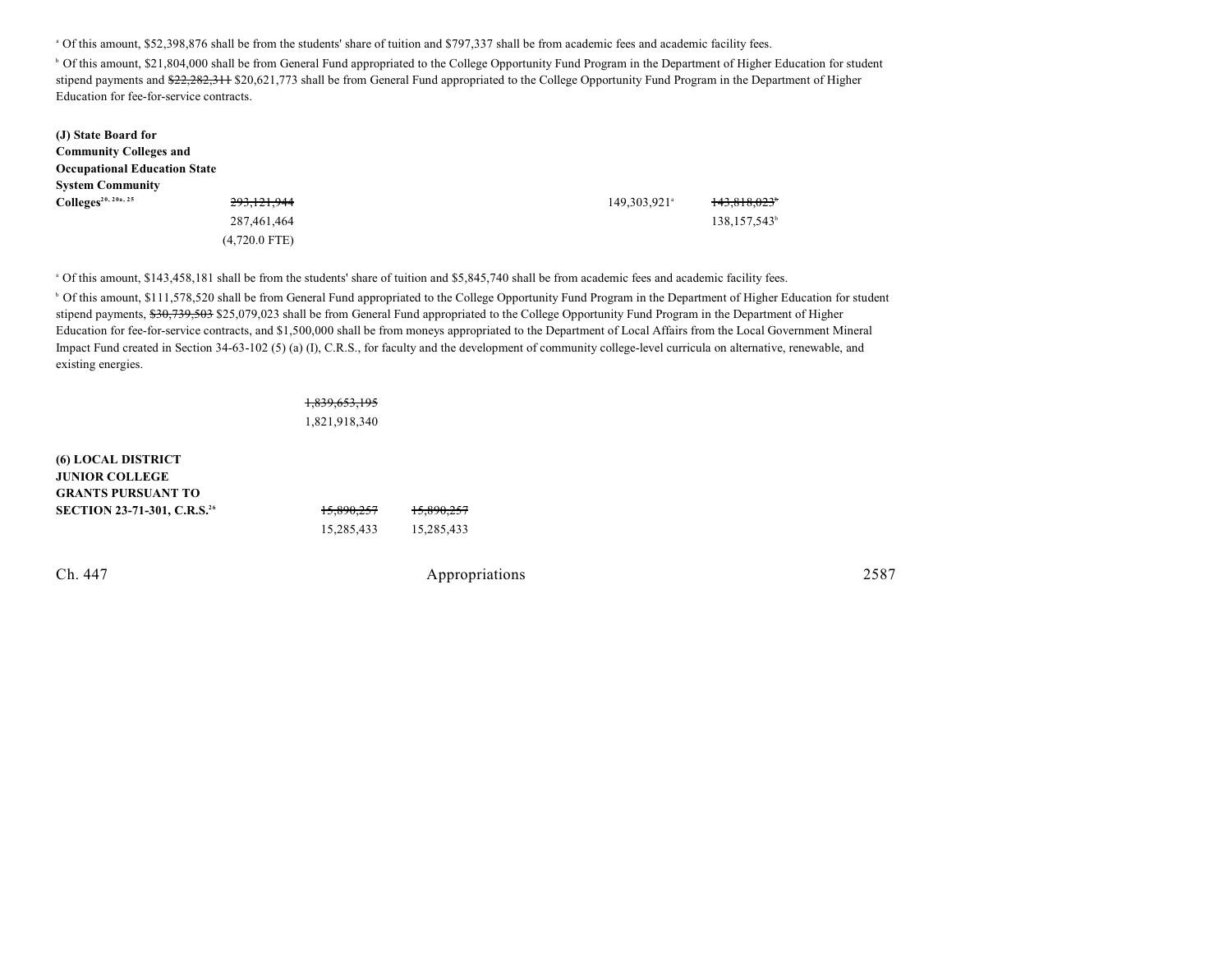| Ch. 447                                                                                     |                           |              | Appropriations                |                                                |                             | 2588                                  |                                |
|---------------------------------------------------------------------------------------------|---------------------------|--------------|-------------------------------|------------------------------------------------|-----------------------------|---------------------------------------|--------------------------------|
|                                                                                             |                           |              |                               |                                                | APPROPRIATION FROM          |                                       |                                |
|                                                                                             | ITEM &<br><b>SUBTOTAL</b> | <b>TOTAL</b> | <b>GENERAL</b><br><b>FUND</b> | <b>GENERAL</b><br><b>FUND</b><br><b>EXEMPT</b> | <b>CASH</b><br><b>FUNDS</b> | <b>REAPPROPRIATED</b><br><b>FUNDS</b> | <b>FEDERAL</b><br><b>FUNDS</b> |
|                                                                                             | \$                        | \$           | \$                            | \$                                             | \$                          | \$<br>\$                              |                                |
| (7) DIVISION OF OCCUPATIONAL EDUCATION                                                      |                           |              |                               |                                                |                             |                                       |                                |
| (A) Administrative Costs                                                                    | 900,000                   |              |                               |                                                |                             | 900,000 <sup>a</sup>                  |                                |
|                                                                                             |                           |              |                               |                                                |                             | $(9.0$ FTE)                           |                                |
|                                                                                             |                           |              |                               |                                                |                             |                                       |                                |
| <sup>a</sup> This amount shall be from statewide and departmental indirect cost recoveries. |                           |              |                               |                                                |                             |                                       |                                |
| (B) Colorado Vocational Act<br>Distributions pursuant to                                    |                           |              |                               |                                                |                             |                                       |                                |
| Section 23-8-102, C.R.S.                                                                    | 21,672,472                |              |                               |                                                |                             | 21,672,472 <sup>a</sup>               |                                |
| <sup>a</sup> This amount shall be from moneys appropriated in the Department of Education.  |                           |              |                               |                                                |                             |                                       |                                |
| (C) Area Vocational School                                                                  |                           |              |                               |                                                |                             |                                       |                                |
| <b>Support</b>                                                                              | 11,202,546                |              | 11,202,546                    |                                                |                             |                                       |                                |
|                                                                                             | 10,776,148                |              | 10,776,148                    |                                                |                             |                                       |                                |
| (D) Sponsored Programs                                                                      |                           |              |                               |                                                |                             |                                       |                                |
| (1) Administration                                                                          | 2,220,227                 |              |                               |                                                |                             |                                       |                                |
|                                                                                             | $(23.0$ FTE)              |              |                               |                                                |                             |                                       |                                |
| (2) Programs                                                                                | 14,737,535                |              |                               |                                                |                             |                                       |                                |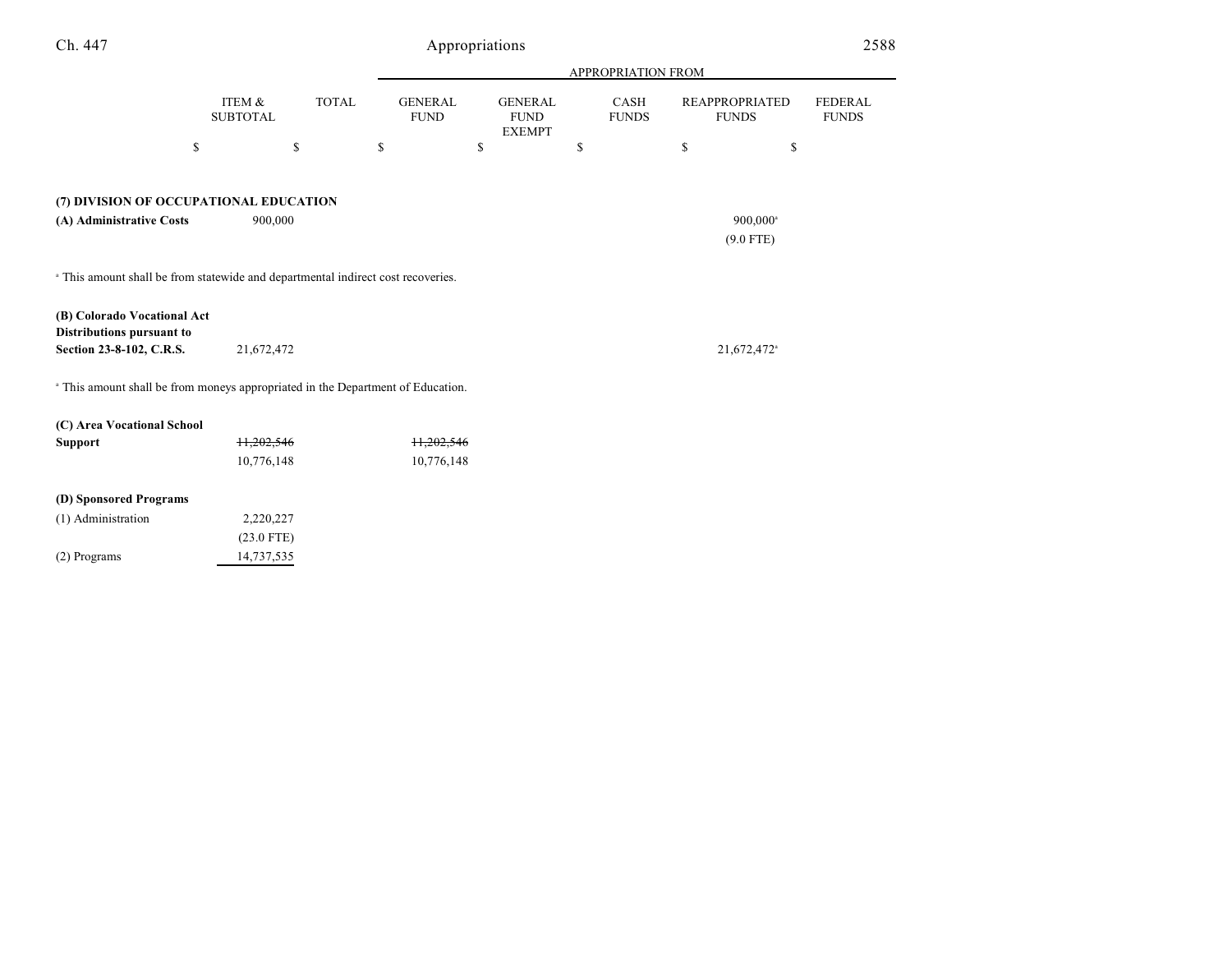|                                                                                      | 16,957,762 |                |                                                                                                                                                                  | 16,957,762             |
|--------------------------------------------------------------------------------------|------------|----------------|------------------------------------------------------------------------------------------------------------------------------------------------------------------|------------------------|
| (E) Colorado First<br><b>Customized Job Training</b>                                 | 2,725,022  |                | 2,725,022 <sup>a</sup>                                                                                                                                           |                        |
| <sup>a</sup> This amount shall be from moneys appropriated in the Governor's Office. |            |                |                                                                                                                                                                  |                        |
|                                                                                      | 53,457,802 |                |                                                                                                                                                                  |                        |
|                                                                                      | 53,031,404 |                |                                                                                                                                                                  |                        |
| (8) AURARIA HIGHER EDUCATION CENTER <sup>20</sup>                                    |            |                |                                                                                                                                                                  |                        |
| Administration                                                                       | 16,627,252 |                | 16,627,252 <sup>a</sup>                                                                                                                                          |                        |
|                                                                                      |            |                | $(123.6$ FTE)                                                                                                                                                    |                        |
| and the Regents of the University of Colorado.<br>(9) STATE HISTORICAL SOCIETY       |            |                | a This amount shall be from the appropriations for the State Board of Community Colleges and Occupational Education, the Trustees of Metropolitan State College, |                        |
| (A) Cumbres and Toltec                                                               |            |                |                                                                                                                                                                  |                        |
| <b>Railroad Commission</b>                                                           | 100,000    | 100,000        |                                                                                                                                                                  |                        |
| (B) Sponsored Programs                                                               | 250,000    |                | $20,000^{\circ}$                                                                                                                                                 | 230,000<br>$(3.5$ FTE) |
| <sup>a</sup> This amount shall be from grants and contracts.                         |            |                |                                                                                                                                                                  |                        |
| (C) Auxiliary Programs                                                               | 1,562,179  |                | 1,562,179 <sup>a</sup>                                                                                                                                           |                        |
| Ch. 447                                                                              |            | Appropriations |                                                                                                                                                                  | 2589                   |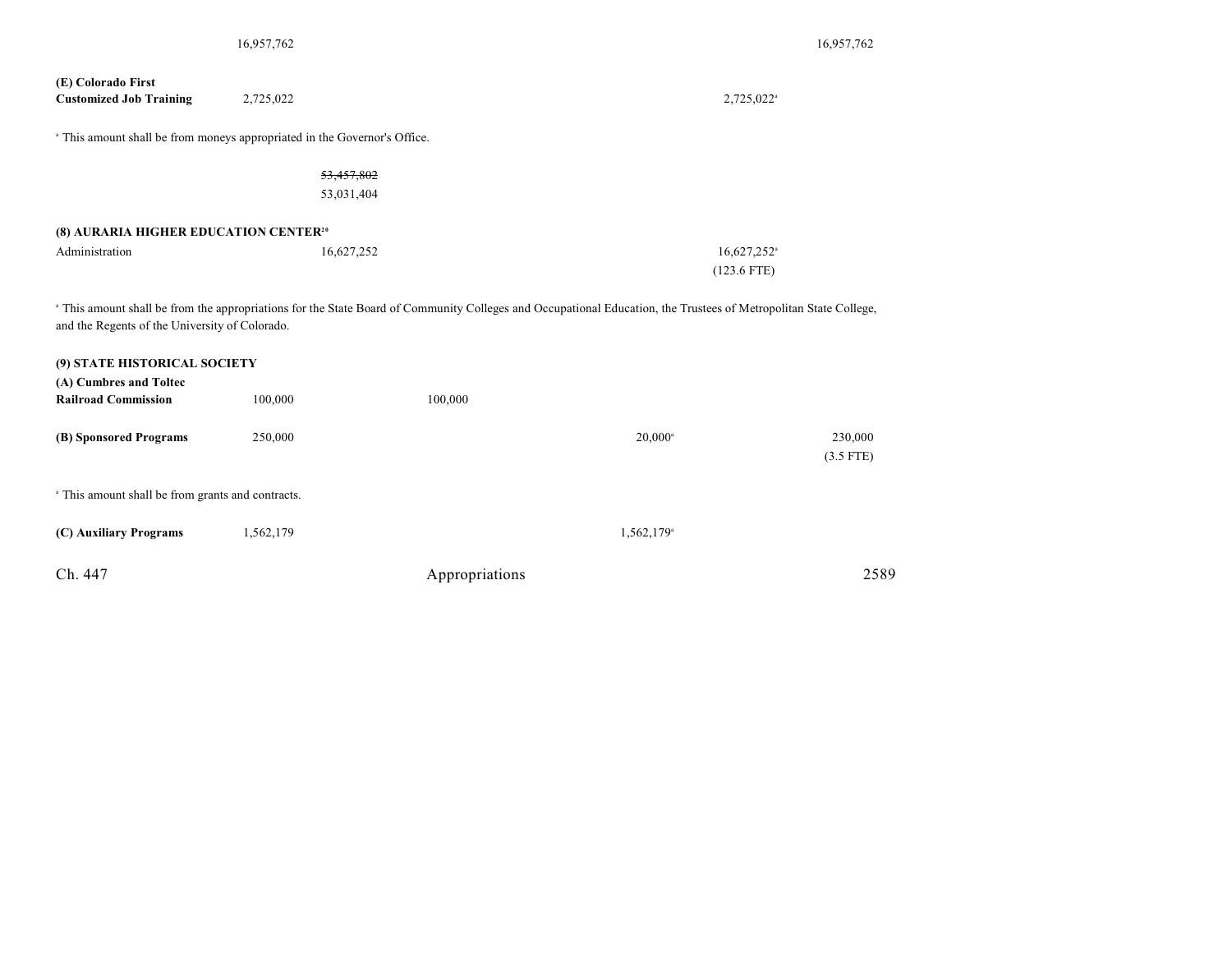|                           |              |                               | <b>APPROPRIATION FROM</b>     |                             |                                       |                                |  |  |
|---------------------------|--------------|-------------------------------|-------------------------------|-----------------------------|---------------------------------------|--------------------------------|--|--|
| ITEM &<br><b>SUBTOTAL</b> | <b>TOTAL</b> | <b>GENERAL</b><br><b>FUND</b> | <b>GENERAL</b><br><b>FUND</b> | <b>CASH</b><br><b>FUNDS</b> | <b>REAPPROPRIATED</b><br><b>FUNDS</b> | <b>FEDERAL</b><br><b>FUNDS</b> |  |  |
| \$                        | S            |                               | <b>EXEMPT</b><br>S            |                             | \$                                    |                                |  |  |
|                           |              |                               |                               | $(14.5$ FTE)                |                                       |                                |  |  |

<sup>a</sup> This amount shall be from museum shop sales, micro-photo services, public education programs, membership and publication services, traveling exhibits, rentals, special event fees, donations, and gifts.

| (D) Gaming Revenue                  |              |                          |         |
|-------------------------------------|--------------|--------------------------|---------|
| Gaming Cities Distribution          | 6,318,695    | 6,318,695 <sup>a</sup>   |         |
| <b>Statewide Preservation Grant</b> |              |                          |         |
| Program                             | 18,666,896   | 18,666,896 <sup>a</sup>  |         |
|                                     |              | $(18.0$ FTE)             |         |
| Society Museum and                  |              |                          |         |
| Preservation Operations             | 6,695,009    | $6,024,070$ <sup>b</sup> | 670,939 |
|                                     | $(90.9$ FTE) |                          |         |
|                                     | 31,680,600   |                          |         |

<sup>a</sup> These amounts shall be from Limited Gaming Revenues deposited in the State Historical Fund, pursuant to Section 12-47.1-1201, C.R.S.

<sup>b</sup> Of this amount, \$5,331,322 shall be from Limited Gaming revenues deposited in the state Historical Fund, pursuant to Section 12-47.1-1201, C.R.S., and \$692,748 shall be from museum admission fees, user charges, and other sources of cash funds.

33,592,779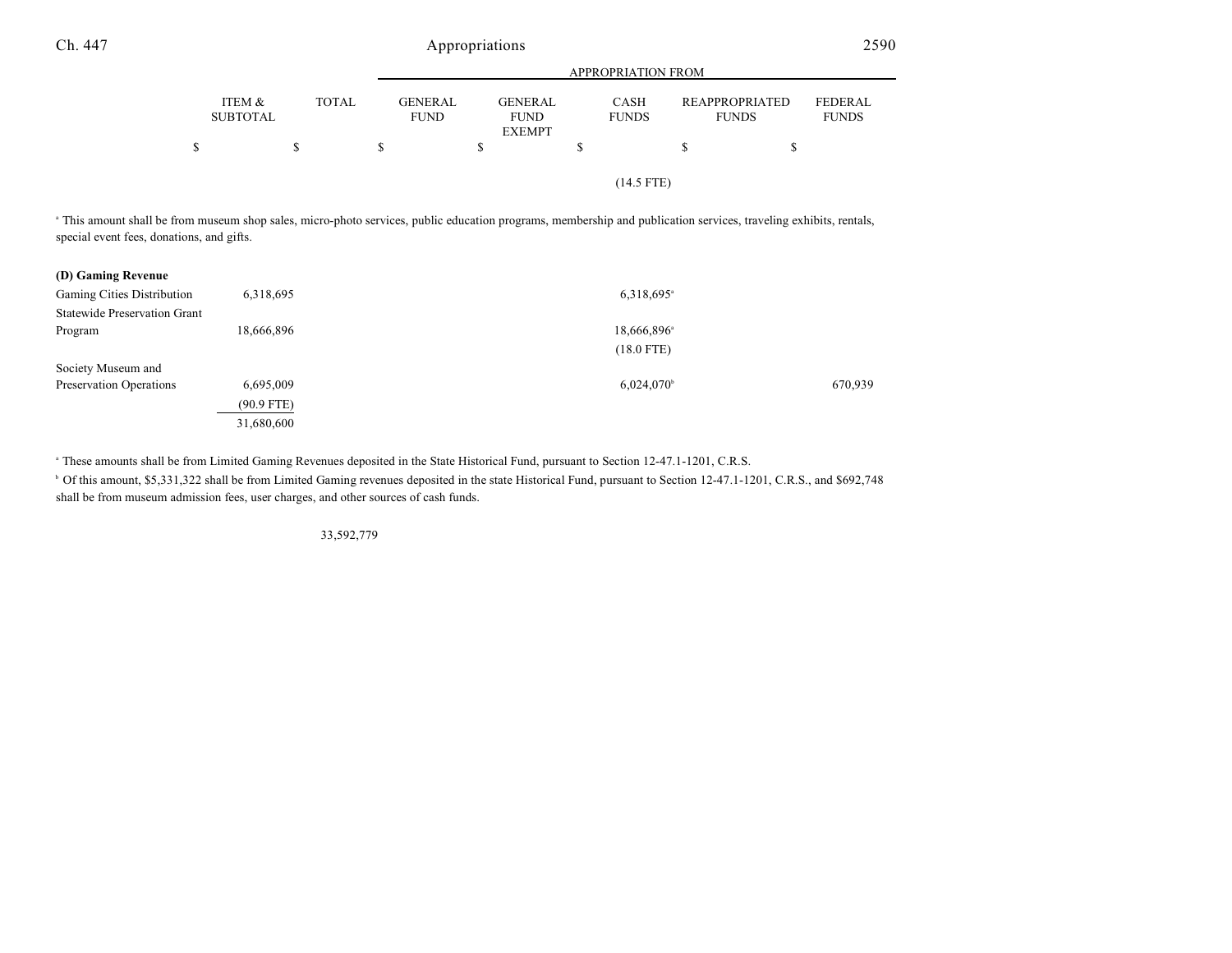| <b>TOTALS PART VI</b> |                            |                          |                            |                            |                          |              |
|-----------------------|----------------------------|--------------------------|----------------------------|----------------------------|--------------------------|--------------|
| (HIGHER EDUCATION)    | <del>\$2.772.882.878</del> | <del>\$481.837.483</del> | \$330,500,000 <sup>a</sup> | <del>\$1.213.631.101</del> | <del>\$726,684,181</del> | \$20,230,113 |
|                       | \$2,725,014,869            | \$451,837,483            |                            | \$1,224,845,023            | \$697,602,250            |              |

<sup>a</sup> This amount shall be from the General Fund Exempt Account created in Section 24-77-103.6 (2), C.R.S.

**FOOTNOTES** -- The following statements are referenced to the numbered footnotes throughout section 2.

- 17 Department of Higher Education, Colorado Commission on Higher Education, Special Purpose, Enrollment/Tuition and Stipend Contingency -- The Colorado Commission on Higher Education may transfer spending authority from this line item to the Governing Boards in the event that tuition or stipend revenues increase beyond appropriated levels. The spending authority for this line item shall be in addition to the funds appropriated directly to the Governing Boards. The Colorado Commission on Higher Education shall not authorize transfers of spending authority from this line item to support tuition or fee increases.
- 18 Department of Higher Education, Colorado Commission on Higher Education Financial Aid, Work Study -- It is the intent of the General Assembly to allow the Colorado Commission on Higher Education to roll forward two percent of the Work Study appropriation to the next fiscal year.
- 19 Department of Higher Education, Colorado Commission on Higher Education Financial Aid, Special Purpose, National Guard Tuition Assistance Fund -- It is the intent of the General Assembly that only the minimum funds necessary to pay tuition assistance for qualifying applicants pursuant to Section 23-5-111.4, C.R.S. will be transferred to the National Guard Tuition Fund administered by the Department of Military Affairs. Any funds appropriated in this line item that are in excess of the minimum necessary to pay tuition assistance for qualifying applicants may be used for need based financial aid.
- 20 Department of Higher Education, Governing Boards, Trustees of Adams State College; Trustees of Mesa State College; Trustees of Metropolitan State College of Denver; Trustees of Western State College; Board of Governors of the Colorado State University System; Trustees of Fort Lewis College; Regents of the University of Colorado; Trustees of the Colorado School of Mines; University of Northern Colorado; State Board for Community Colleges and Occupational Education State System Community Colleges; and Auraria Higher Education Center -- Notwithstanding the limitations set forth in subsection (3) of section 1 of this act, the FTE reflected in these line items are shown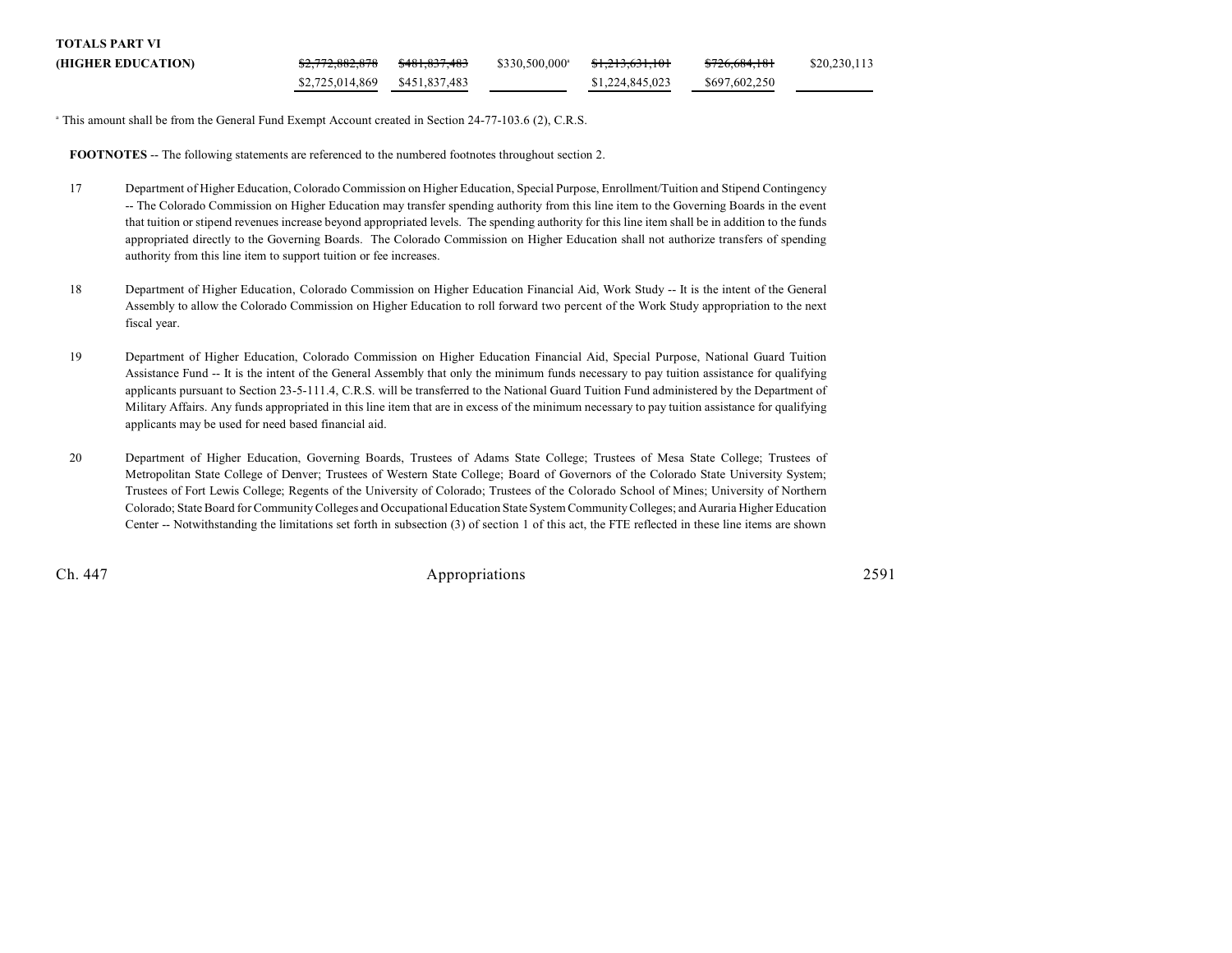- 20a Department of Higher Education, Governing Boards, Trustees of Adams State College; Trustees of Mesa State College; Trustees of Metropolitan State College of Denver; Trustees of Western State College; Board of Governors of the Colorado State University System; Trustees of Fort Lewis College; Regents of the University of Colorado; Trustees of the Colorado School of Mines; University of Northern Colorado; State Board for Community Colleges and Occupational Education State System Community Colleges -- It is the intent of the General Assembly to allow spending authority for institutions that raise funds through the payment of one tuition premium or fees up to a maximum or \$5.00 per credit hour, if approved by a majority of those voting in an election of the entire student body, to be used for faculty retention, faculty compensation, or construction of facilities.
- 21 Department of Higher Education, Governing Boards, Trustees of Adams State College; Trustees of Mesa State College; Trustees of Metropolitan State College of Denver; Trustees of Western State College; Trustees of Fort Lewis College -- It is the intent of the General Assembly that any effective increase in the undergraduate resident tuition rate not exceed 7.5 percent per student or 7.5 percent per credit hour at Adams State College, Mesa State College, Metropolitan State College of Denver, Western State College, and Fort Lewis College, provided that students with demonstrated financial need (i.e., Pell Levels I, II, and III) receive sufficient financial aid to limit increases in their effective tuition rates above 5.0 percent per student or per credit hour. For any student eligible for the 5.0 percent effective rate limit, the base tuition amount for FY 2008-09 against which any future years' tuition increases are calculated shall be that effective FY 2008-09 tuition amount (as adjusted to the 5.0 percent effective rate limit) similar to the intent of the FY 2007-08 footnote. The effective 7.5 percent rate limit constrains all resident undergraduate tuition increases, including any closure of an institution's so-called full time window. It is the intent of the General Assembly that the institutions may increase all graduate and nonresident tuition rates to reflect market conditions and that any additional spending authority necessary to cover graduate and nonresident tuition rate increases will be addressed through a supplemental appropriation during the 2009 legislative session. The General Assembly will not back-fill for graduate or nonresident tuition revenue lost if a graduate or nonresident tuition increase results in a net reduction in graduate or nonresident tuition revenue.
- 22 Department of Higher Education, Governing Boards, Board of Governors of the Colorado State University System; Regents of the University of Colorado; Trustees of the Colorado School of Mines; University of Northern Colorado -- It is the intent of the General Assembly that any effective increase in the resident undergraduate tuition rate not exceed 9.5 percent per student or 9.5 percent per credit hour at the University of Colorado System, the Colorado State University System, the Colorado School of Mines, and the University of Northern Colorado, provided that students with demonstrated financial need (i.e., Pell Levels I, II, and III) receive sufficient financial aid to limit increases in their effective tuition rates above 5.0 percent per student or per credit hour. For any student eligible for the 5.0 percent effective rate limit, the base tuition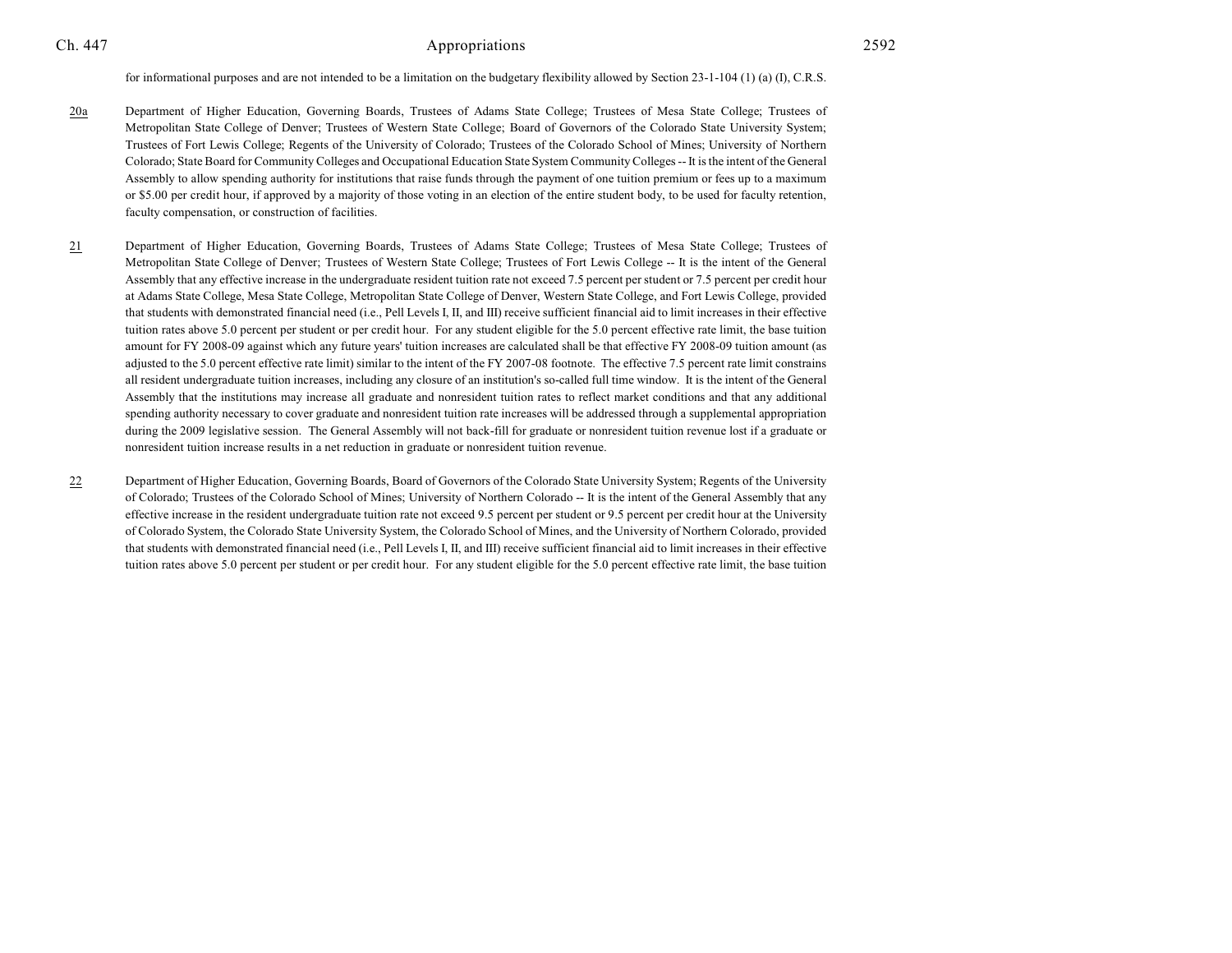amount for FY 2008-09 against which any future years' tuition increases are calculated shall be that effective FY 2008-09 tuition amount (as adjusted to the 5.0 percent effective rate limit) similar to the intent of the FY 2007-08 footnote. The effective 9.5 percent rate limit constrains all undergraduate tuition increases, including any closure of an institution's so-called full time window. It is the intent of the General Assembly that the institutions may increase all graduate and nonresident tuition rates to reflect market conditions and that any additional spending authority necessary to cover graduate and nonresident tuition rate increases will be addressed through a supplemental appropriation during the 2009 legislative session. The General Assembly will not back-fill for graduate and nonresident tuition revenue lost if a graduate or nonresident tuition increase results in a net reduction in graduate or nonresident tuition revenue.

- 23 Department of Higher Education, Governing Boards, Board of Governors of the Colorado State University System -- It is the intent of the General Assembly that at least \$1.0 million of the increase in the fee-for-service contract for the governing board be used for the College of Veterinary Medicine and Biomedical Sciences. This amount shall be to address a loss in revenue at the James L. Voss Veterinary Teaching Hospital and shall be in addition to any cost of living adjustment allocated to the program by the governing board.
- 24 Department of Higher Education, Governing Boards, Regents of the University of Colorado -- It is the intent of the General Assembly that at least \$1.5 million of the increase in the fee-for-service contract for the governing board be used for the University of Colorado Health Sciences Center, in addition to any cost of living adjustment allocated to the campus by the governing board.
- 25 Department of Higher Education, Governing Boards, State Board for Community Colleges and Occupational Education State System Community Colleges -- It is the intent of the General Assembly that any effective increase in the resident undergraduate tuition rate not exceed 5.5 percent at the Colorado Community College institutions. It is the intent of the General Assembly that the institutions may increase all nonresident tuition rates to reflect market conditions and that any additional spending authority necessary to cover nonresident tuition rate increases will be addressed through a supplemental appropriation during the 2009 legislative session. The General Assembly will not back-fill for nonresident tuition revenue lost if a nonresident tuition increase results in a net reduction in nonresident tuition revenues.
- 26 Department of Higher Education, Local District Junior College Grants Pursuant to Section 23-71-301, C.R.S. -- It is the intent of the General Assembly in making this appropriation that local district tax revenue supplement, rather than supplant, the amount of General Fund provided, and thus annual General Fund adjustments should be equitable with General Fund adjustments for the state-operated governing boards.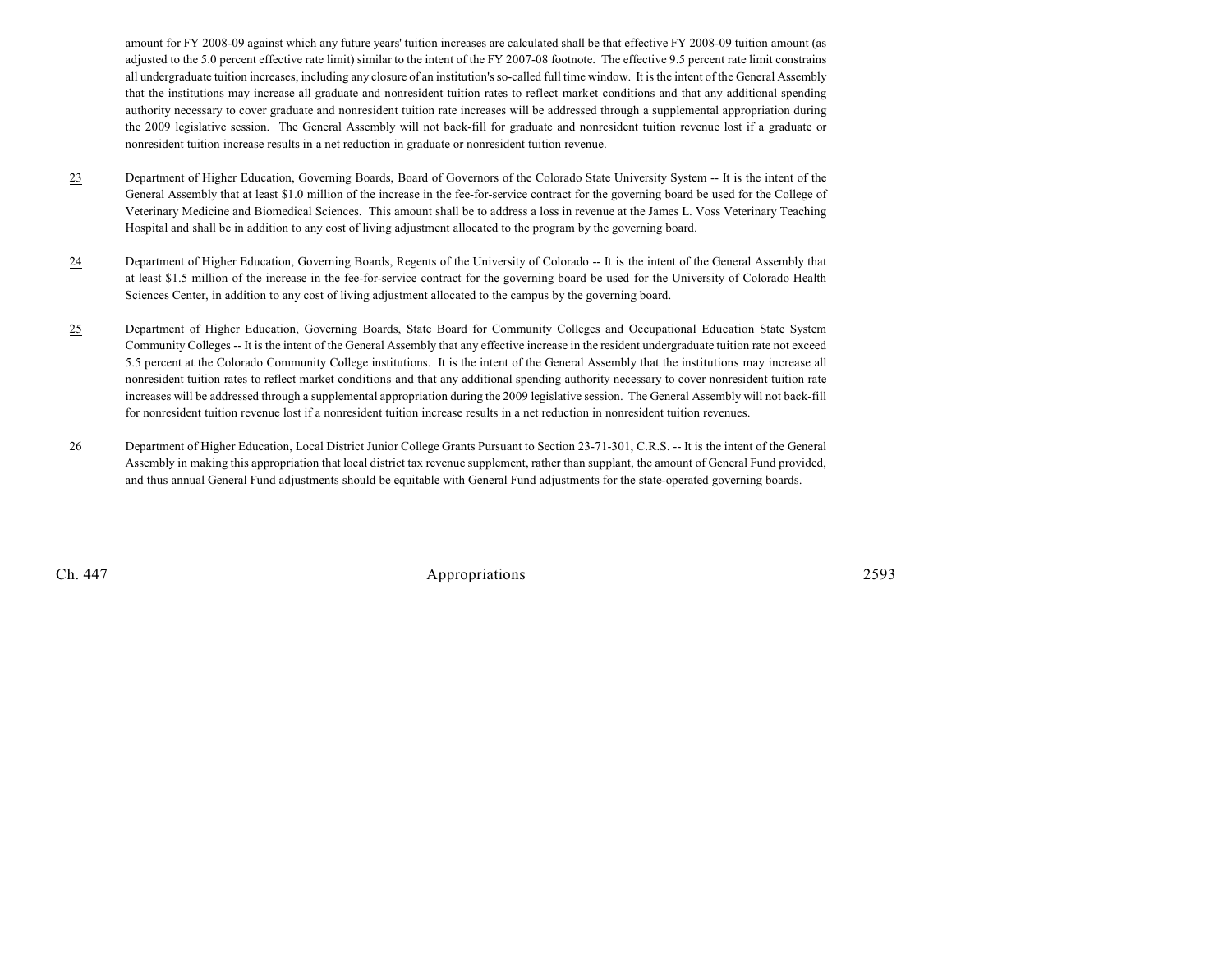|                           |              |                               | ALLINOI INTERIORET INORI      |                      |                                       |                          |  |
|---------------------------|--------------|-------------------------------|-------------------------------|----------------------|---------------------------------------|--------------------------|--|
| ITEM &<br><b>SUBTOTAL</b> | <b>TOTAL</b> | <b>GENERAL</b><br><b>FUND</b> | <b>GENERAL</b><br><b>FUND</b> | CASH<br><b>FUNDS</b> | <b>REAPPROPRIATED</b><br><b>FUNDS</b> | FEDERAL.<br><b>FUNDS</b> |  |
|                           |              |                               | <b>EXEMPT</b>                 |                      |                                       |                          |  |
|                           |              |                               |                               |                      |                                       |                          |  |

**SECTION 2.** Part VI (4), (5) (B), (5) (E), (5) (I), (5) (J), (9), and the affected totals of section 2 of chapter 466, Session Laws of Colorado 2007, as amended by section 2 of chapter 456 and as Part VI (4), (5) (B), (5) (E), (5) (I), (5) (J), (9), and the affected totals are further amended by section 11 of chapter 474, Session Laws of Colorado 2008, are amended to read:

Section 2. **Appropriation.**

### **PART VI DEPARTMENT OF HIGHER EDUCATION**

#### **(4) COLLEGE OPPORTUNITY FUND PROGRAM**

**(A) Stipends** Stipends for an estimated 122,468.2 123,474 eligible full-time equivalent students attending state institutions at \$2,670.00 per 30 credit hours 326,990,094 329,675,366 Stipends for an estimated 798 eligible full-time equivalent students attending participating private institutions at \$1,335.00 per 30 credit hours 1,065,330 APPROPRIATION FROM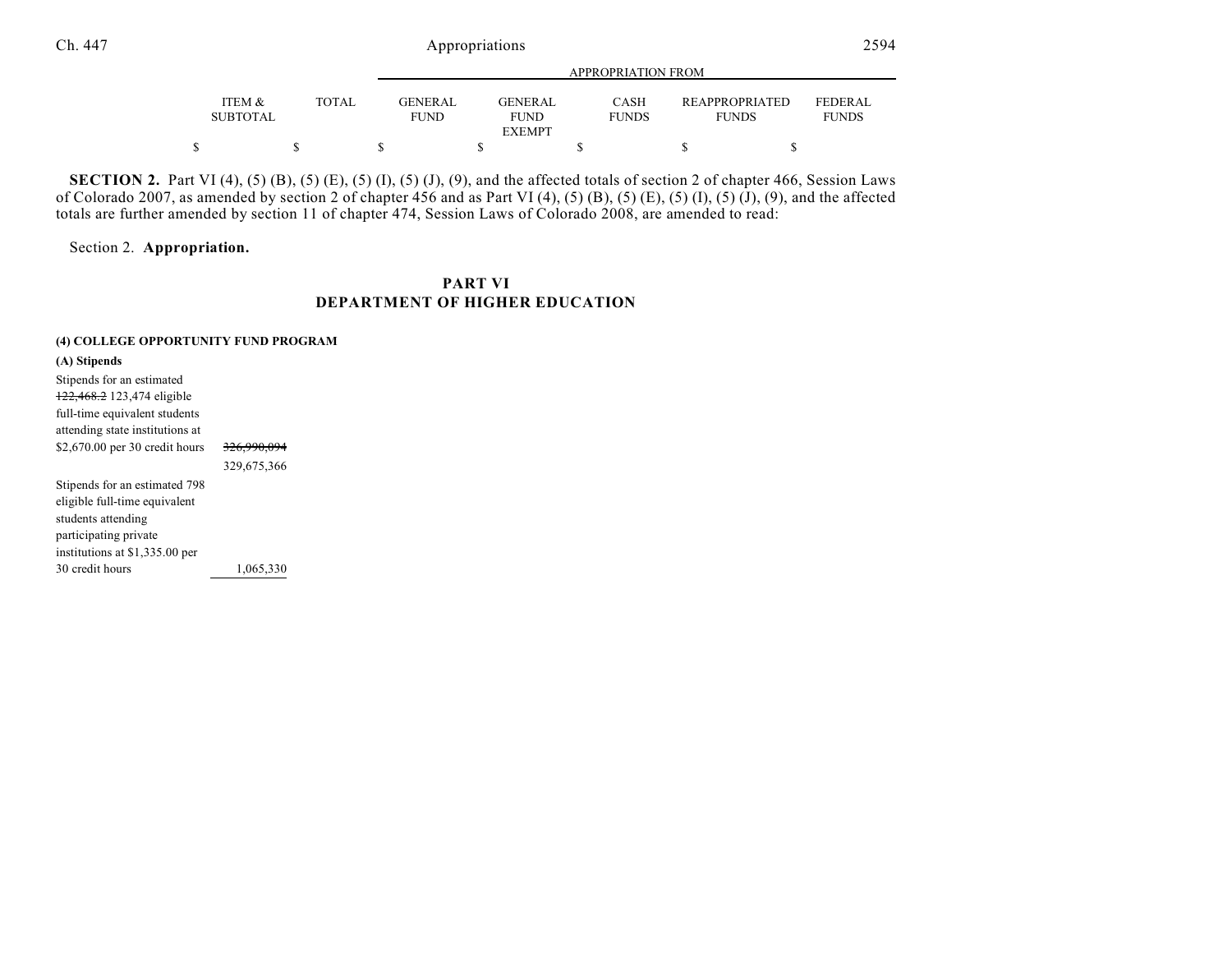| 228.055.424<br>720,055,424 |
|----------------------------|

 $30,719,748$  294,300,000<sup>a</sup> 3,035,676<sup>b</sup> 330,740,696 33,405,020

<sup>a</sup> This amount shall be from the General Fund Exempt Account created in Section 24-77-103.6 (2), C.R.S.

<sup>b</sup> This amount shall be from the balance in the College Opportunity Fund created in Section 23-18-201, C.R.S.

**Contracts with State Institutions** 300,643,438 300,643,438

297,958,166 297,958,166

628,698,862

#### **(5) GOVERNING BOARDS**

| (B) Trustees of Mesa State |            |                         |  |  |
|----------------------------|------------|-------------------------|--|--|
| College <sup>45, 46</sup>  | 44,562,209 | 44,562,209 <sup>a</sup> |  |  |
|                            |            | $(452.2$ FTE)           |  |  |

 Of this amount, \$22,376,340(T) shall be from General Fund appropriated to the College Opportunity Fund Program in the Department of Higher Education, <sup>a</sup> \$21,825,869 shall be from the students' share of tuition, and \$360,000 shall be from academic fees and academic facility fees. Of the amount from the College Opportunity Fund Program, \$11,494,350 \$11,701,293 shall be from student stipend payments and \$10,881,990 \$10,675,047 shall be from fee-for-service contracts.

**(E) Board of Governors of the Colorado State University System<sup>45, 47</sup> 325, 038, 981** 325, 038, 981 325, 038, 981 325, 038, 981 325, 038, 981 45, 47

(3,852.4 FTE)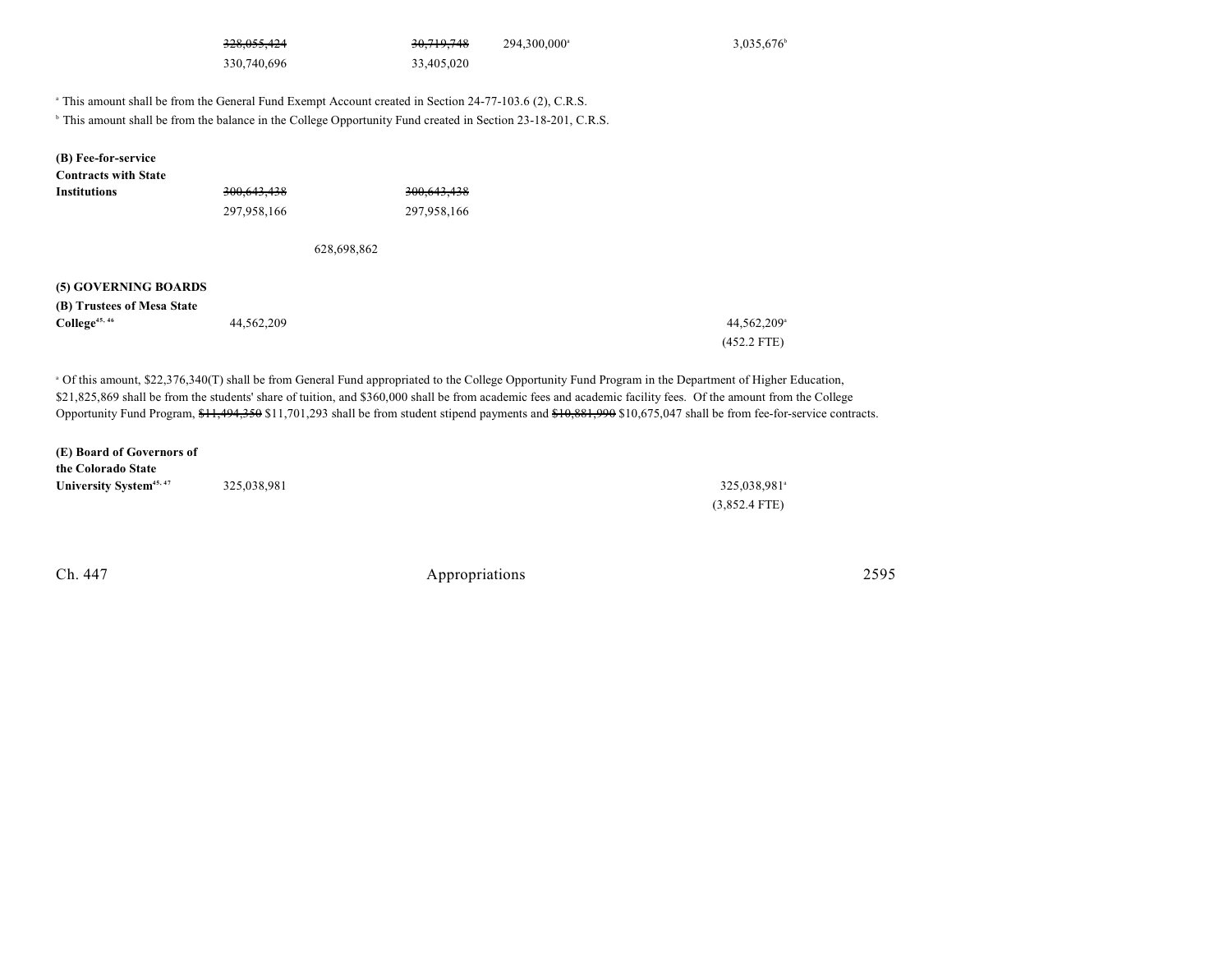|                           |       |                               | <b>APPROPRIATION FROM</b>     |                             |                                       |                         |  |  |
|---------------------------|-------|-------------------------------|-------------------------------|-----------------------------|---------------------------------------|-------------------------|--|--|
| ITEM &<br><b>SUBTOTAL</b> | TOTAL | <b>GENERAL</b><br><b>FUND</b> | <b>GENERAL</b><br><b>FUND</b> | <b>CASH</b><br><b>FUNDS</b> | <b>REAPPROPRIATED</b><br><b>FUNDS</b> | FEDERAL<br><b>FUNDS</b> |  |  |
|                           |       |                               | <b>EXEMPT</b>                 |                             |                                       |                         |  |  |
|                           |       |                               |                               |                             |                                       |                         |  |  |

 Of this amount, \$133,789,929(T) shall be from General Fund appropriated to the College Opportunity Fund Program in the Department of Higher Education, <sup>a</sup> \$186,829,052 shall be from the students' share of tuition, \$4,250,000 shall be from academic fees and academic facility fees, and \$170,000(T) shall be from moneys appropriated to the Department of Local Affairs from the Local Government Mineral Impact Fund created in Section 34-63-102 (5), C.R.S. The amount from the Local Government Mineral Impact Fund represents a 2008 calendar year grant, and any unexpended balance on June 30, 2008 is intended to roll forward and remain available for expenditure through June 30, 2009. Of the amount from the College Opportunity Fund Program, \$50,951,610 \$51,120,902 shall be from student stipend payments and \$82,838,319 \$82,669,027 shall be from fee-for-service contracts.

| Colorado <sup>45</sup> | 91,885,637 | 91,885,637 <sup>a</sup> |
|------------------------|------------|-------------------------|
|                        |            | $(1,015.0$ FTE)         |

 Of this amount, \$41,156,170(T) shall be from General Fund appropriated to the College Opportunity Fund Program in the Department of Higher Education, <sup>a</sup> \$49,973,000 shall be from the students' share of tuition, and \$756,467 shall be from academic fees and academic facility fees. Of the amount from the College Opportunity Fund Program, \$21,771,180 \$22,126,286 shall be from student stipend payments and \$19,384,990 \$19,029,884 shall be from fee-for-service contracts.

**(J) State Board for Community Colleges and Occupational Education State System Community Colleges**<sup>45, 49</sup> **45, 49 45, 49 45, 49 45, 49 45, 49 45, 49 45, 49 45, 49 45, 49 45, 49 45, 49 45, 49 45, 49 45, 49 45, 49 45, 49 45, 49 45, 49 45, 49 45, 49 45, 49 45, 49 45,** 

(4,576.4 FTE)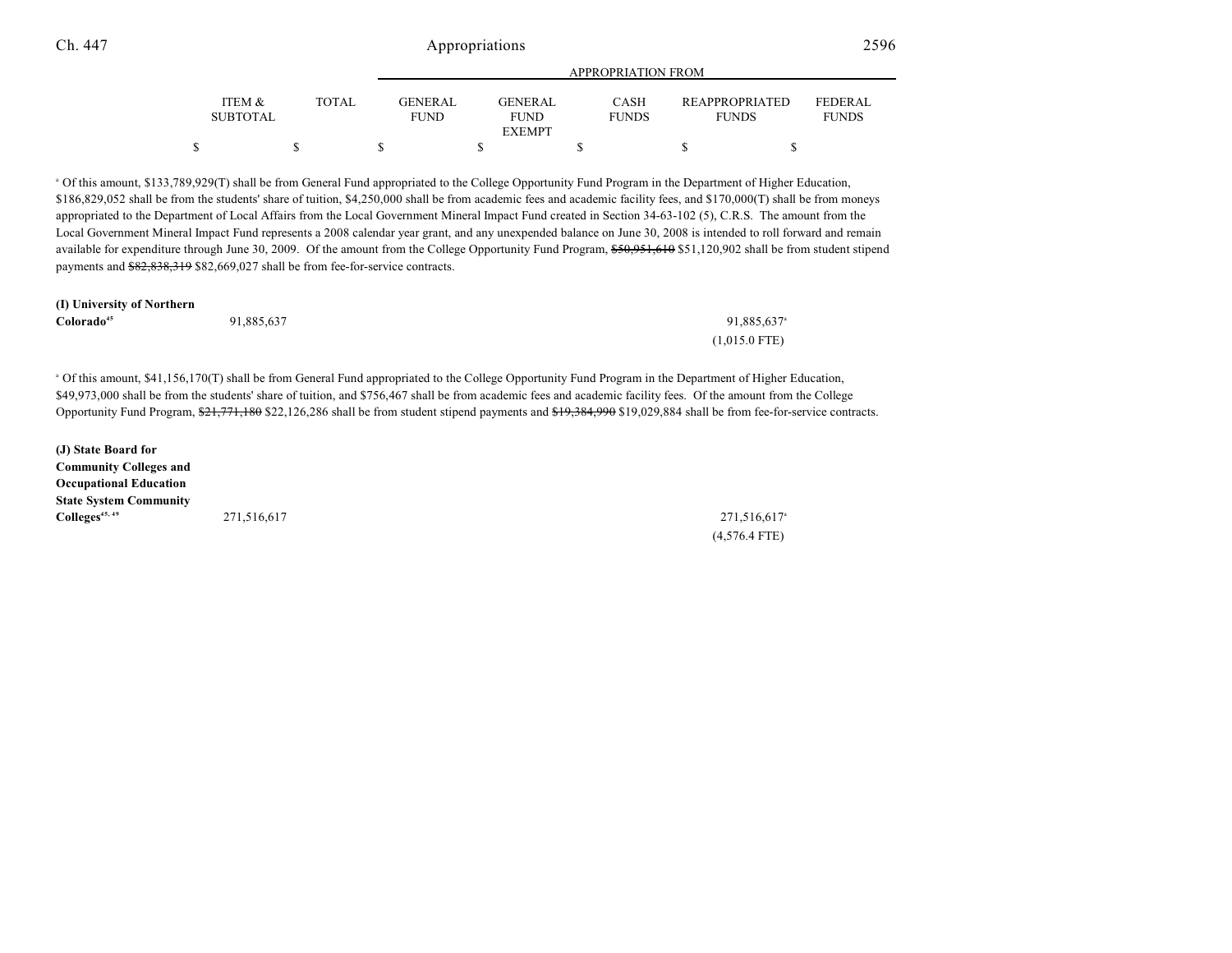Of this amount, \$132,308,866(T) shall be from General Fund appropriated to the College Opportunity Fund Program in the Department of Higher Education, <sup>a</sup> \$133,589,725 shall be from the students' share of tuition, and \$5,618,026 shall be from academic fees and academic facility fees. Of the amount from the College Opportunity Fund Program, \$106,221,144 \$108,175,075 shall be from student stipend payments and \$26,087,722 \$24,133,791 shall be from fee-for-service contracts.

#### 1,676,266,018

| (9) AURARIA HIGHER EDUCATION CENTER <sup>45</sup> |                                     |               |                     |  |
|---------------------------------------------------|-------------------------------------|---------------|---------------------|--|
| Administration                                    | 16,461,138                          |               | $16,461,138(T)^{3}$ |  |
|                                                   |                                     | 16,461,138    |                     |  |
|                                                   | $(122.6 \text{ FFR})$<br>125.0 PTE1 |               |                     |  |
|                                                   |                                     | $(123.6$ FTE) |                     |  |
| <b>Auxiliary Revenues</b>                         | 100.000                             |               | 100,000             |  |
|                                                   |                                     | 16.561.138    |                     |  |

<sup>a</sup> This amount shall be from the appropriations for the State Board of Community Colleges and Occupational Education, the Trustees of Metropolitan State College, and the Regents of the University of Colorado.

<sup>\*</sup> This amount shall be from auxiliary revenue.

# **TOTALS PART VI (HIGHER EDUCATION)<sup>4,5</sup> \$2,546,194,956** \$452,195,108 \$294,300,000 \$23,154,523<sup>2</sup> \$1,756,067,089 \$20,478,236  $$2,546,094,956$   $$23,054,523^b$

<sup>a</sup> This amount shall be from the General Fund Exempt Account created in Section 24-77-103.6 (2), C.R.S.

 $\degree$  Of these amounts, \$675,860,484 contains a (T) notation.